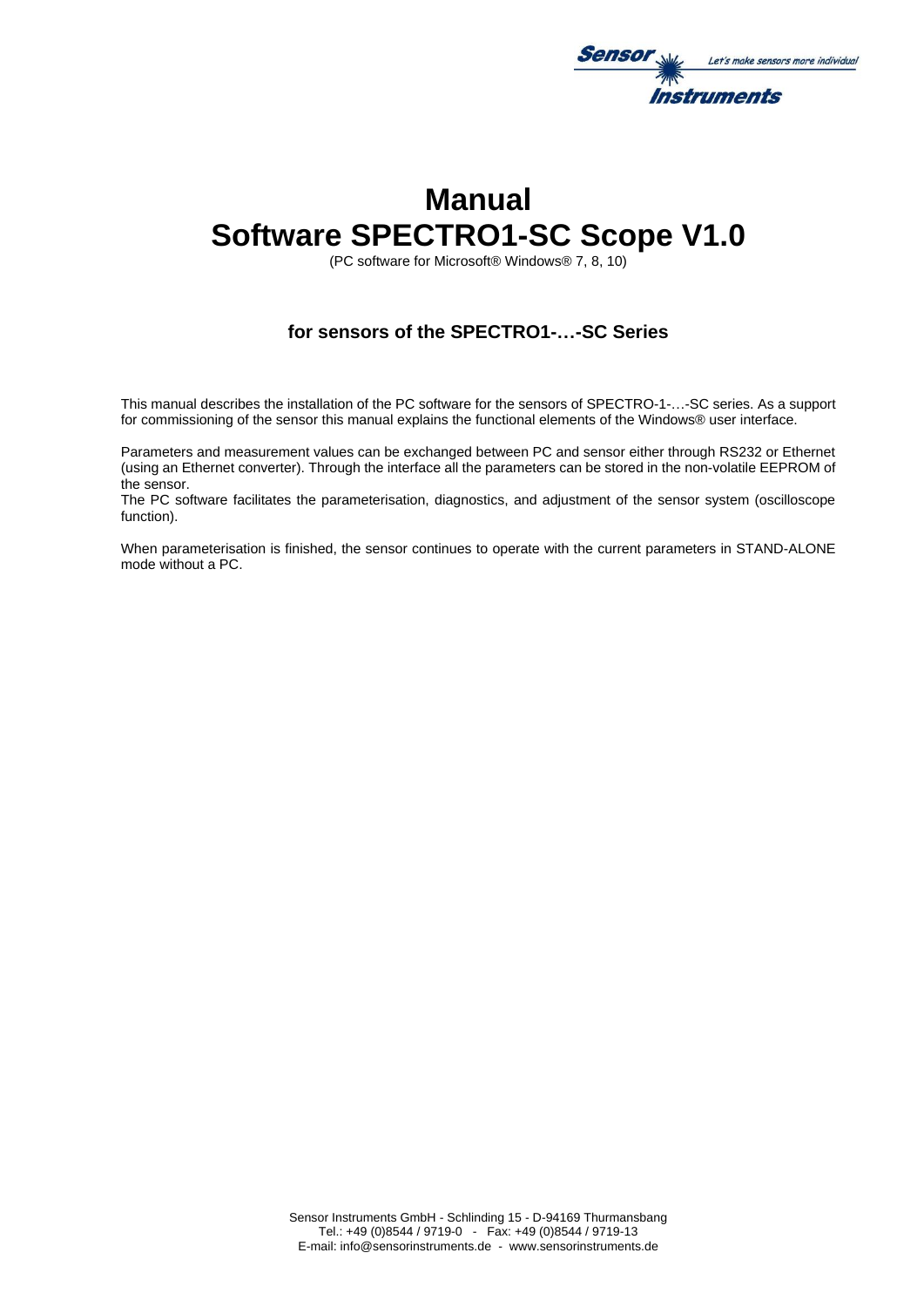

# **Contents**

|                |                  | Page                                                                         |
|----------------|------------------|------------------------------------------------------------------------------|
| $\mathbf{1}$   |                  |                                                                              |
| $\overline{2}$ |                  |                                                                              |
| 3              |                  |                                                                              |
|                | 3.1              |                                                                              |
|                | 3.2              | Tab PARA, button SEND, GET, GO, STOP (parameterization and data exchange)  9 |
|                | 3.3 <sub>2</sub> |                                                                              |
| 4              |                  |                                                                              |
| 5              |                  |                                                                              |
| A              |                  |                                                                              |

| <b>Shortcuts:</b> |                 |
|-------------------|-----------------|
| <b>SEND</b>       | F9              |
| <b>GET</b>        | F <sub>10</sub> |
| GO                | F <sub>11</sub> |
| <b>STOP</b>       | F <sub>12</sub> |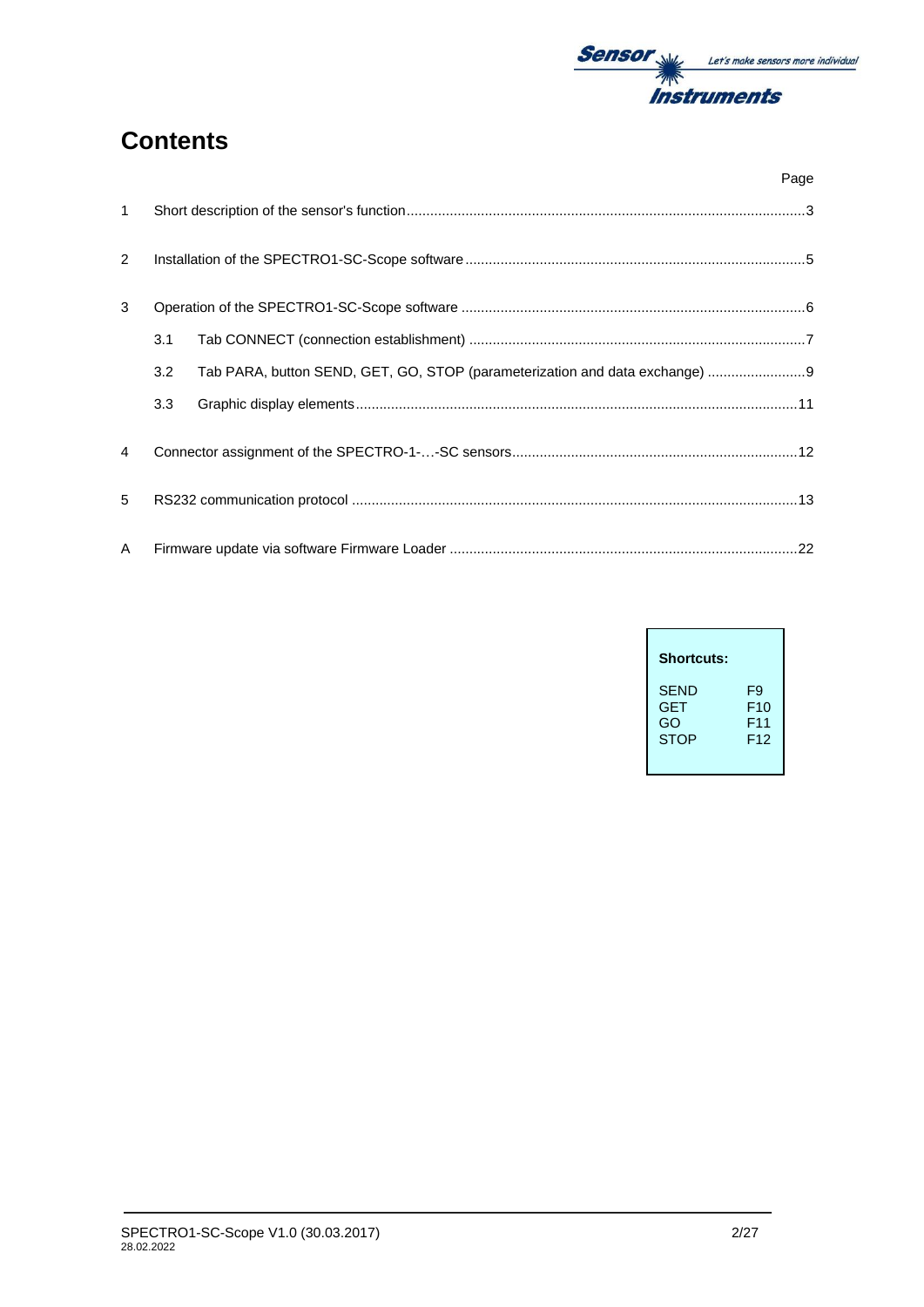

# **1 Short description of the sensor's function**

#### **Description:**

Semi-circular gaps are punched in endless cigarette paper strips.

The task is to synchronise the position of the gap with the punching stroke.

The punching stroke either may come too soon, too late, or not at all. It also may be that the light barrier sees no gap. These error states are output through the outputs OUT0 to OUT3. The PLC can then react correspondingly and decelerate or accelerate the feed, or even switch off the feed.

#### Example:



#### **Hardware used:**

- 1. For example an A-LAS-N-F12-d0.3-20/50-C-2m is used to detect the start and end of the gap.
- 2. Evaluation of the signals (A-LAS-N-... gap) and of the punching signal (input IN0) is performed by a
- SPECTRO-1-CONLAS-SC control unit. 3. Corresponding cables.

**Configuration:** The A-LAS-N-… must be positioned in such a way that the edge of the punching stroke signal that is selected in the software is present at sensor input IN0 exactly at the moment when the laser spot is exactly in the middle of the gap!!!

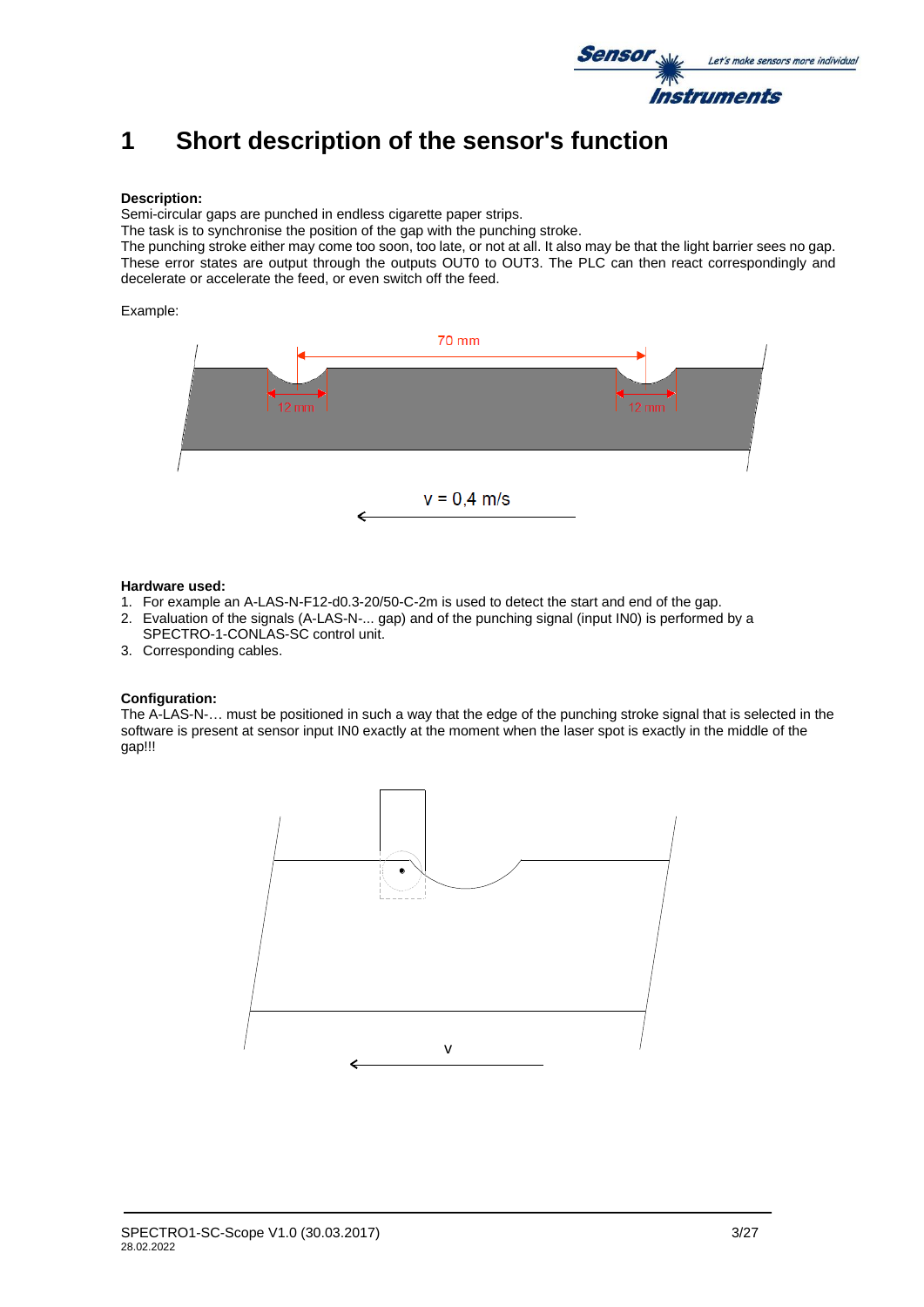

#### **Evaluation:**

When the laser spot of the A-LAS becomes free (gap starts), the electronic evaluation unit starts an internal counter.

The following counter readings are saved at certain moments.

**CNT STROKE** is the counter reading when the punching stroke occurs.

**CNT GAP** is the counter reading when the gap is over. It is equal to the length of the gap.

**CNT PERIOD** is the time from gap to gap, i.e. one complete period.

The **STROKE TOLERANCE** parameter defines a tolerance window for the punching stroke within the gap.

$$
Tol = \frac{STROKE\ TOLERANCE * CNT\ GAP}{1000}
$$

LOWER TOL LIMIT  $=\frac{CNT\;GAP}{2}$ 

$$
\frac{GAP}{2} - Tol
$$
 *UPPER TOL LIMIT* =  $\frac{CNT\ GAP}{2} + Tol$ 

Depending on the occurrence of the punching stroke within a complete period, the outputs **OU0-OUT3** with **DIGITAL OUTMODE = DIRECT** are switched as follows.

OUT0 is LO if the punching stroke lies out of the tolerance. OUT0 is HI if the punching stroke lies within the tolerance.

OUT1 is LO if the punching stroke lies below the tolerance.

OUT1 is HI if the punching stroke lies above the tolerance.

OUT2 is LO if the punching stroke lies in the lower half of the period.

OUT2 is HI if the punching stroke lies in the upper half of the period.

OUT3 is HI if the gap is detected, but the punching stroke not, and vice versa.

OUT3 is HI if for 60 seconds no gap and no punching stroke is detected.

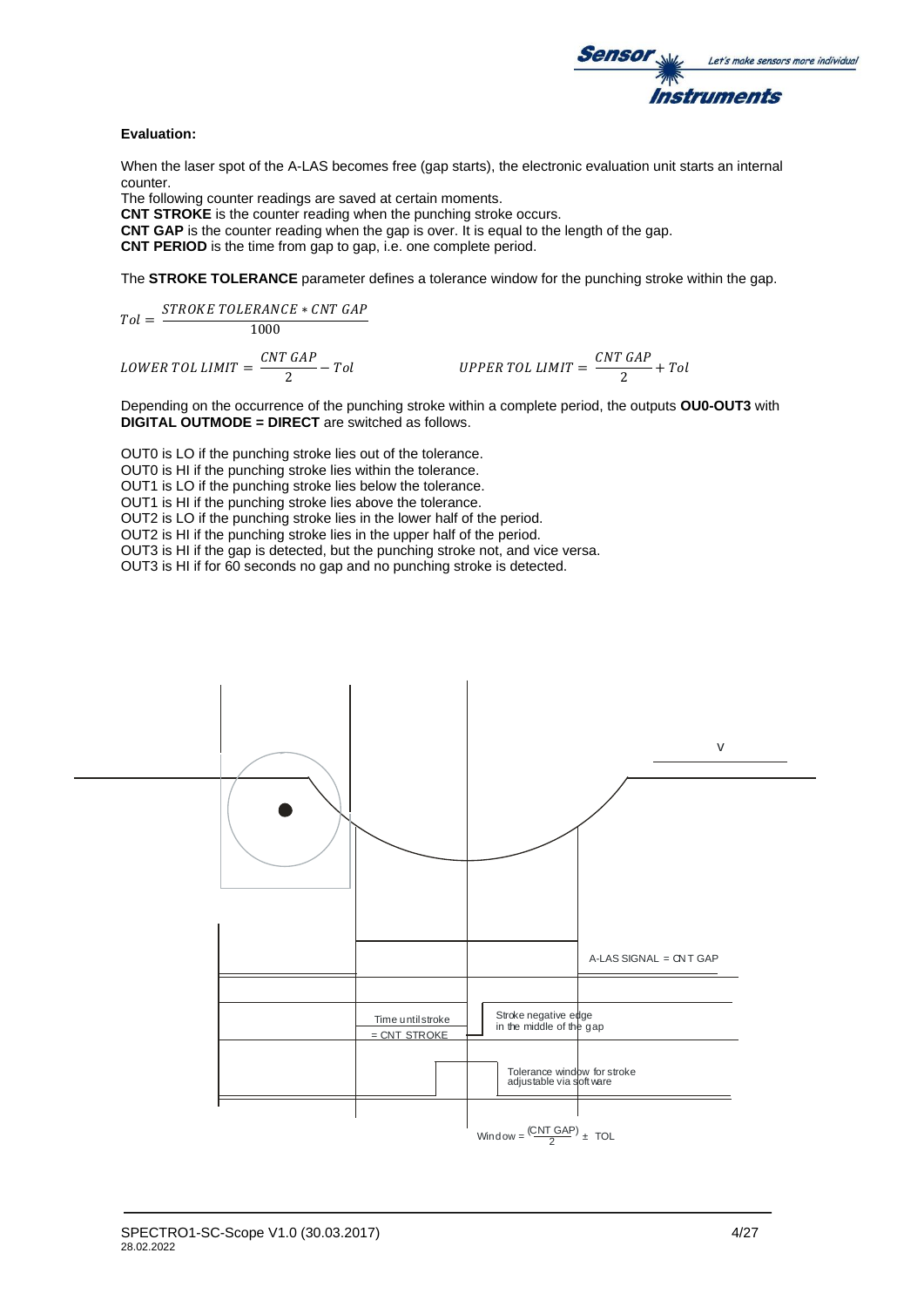

# **2 Installation of the SPECTRO1-SC-Scope software**

The following requirements must be fulfilled for successful installation of the software:

- Microsoft® Windows® 7, 8, 10
- IBM PC AT or compatible
- VGA graphics

 $\mathsf{r}$ 

- Microsoft-compatible mouse
- Serial RS232 interface at the PC or USB slot or RJ45 connector
- Cable *cab-las4/PC* for the RS232 interface or *cab-4/USB* USB converter or *cab-4/ETH* Ethernet converter

Please install the software as described below:

| $\mathbf{1}$ . | You can download the software via a provided download link or, if applicable, install it via the<br>provided software DVD. To install the software, start the 'SETUP' program in the 'SOFTWARE'<br>folder.                                                                                       |
|----------------|--------------------------------------------------------------------------------------------------------------------------------------------------------------------------------------------------------------------------------------------------------------------------------------------------|
| 2.             | The installation program displays a dialog and suggests to install the software in the<br>C:\"FILENAME" directory on the hard disk.<br>You may accept this suggestion with OK or [ENTER], or you may change the path as desired.<br>Installation is then performed automatically.                |
| 3.             | During the installation process a new program group for the software is created in the Windows<br>Program Manager. In the program group an icon for starting the software is created automatically.<br>When installation is successfully completed the installation program displays "Setup OK". |
| 4.             | After successful installation the software can be started with a left mouse button double-click on<br>the icon.                                                                                                                                                                                  |

WindowsTM is a registered trademark of Microsoft Corp. VGATM is a trademark of International Business Machines Corp.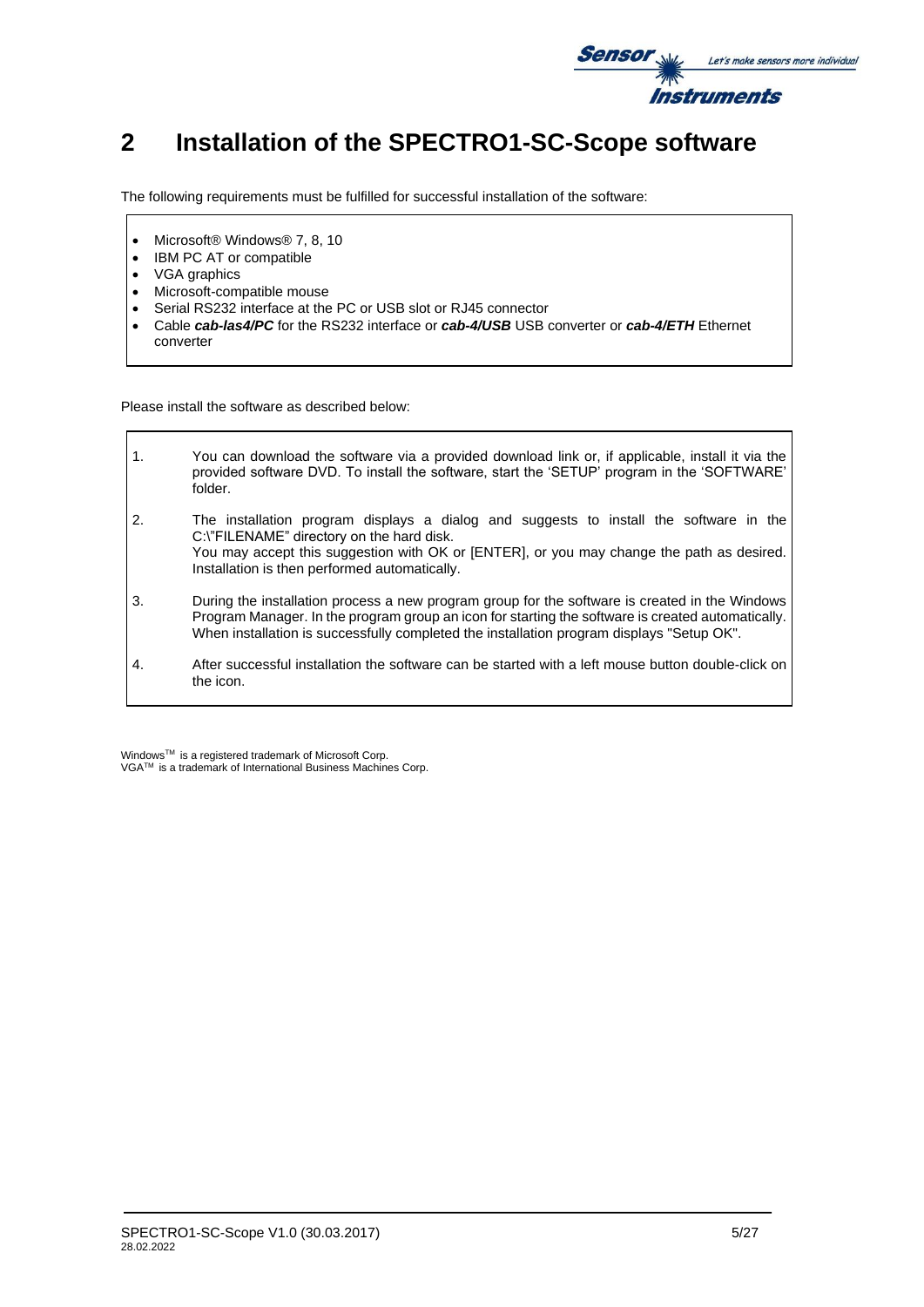

# **3 Operation of the SPECTRO1-SC-Scope software**

**Please read this chapter first before you start to adjust and parameterise the SPECTRO-1 sensor.**

When the SPECTRO1-SC-Scope software is started, the following window appears on the Windows interface:

**TIP!** To avoid problems with the handling of the file path, it is advisable to run the software as administrator. You can either set this in the **Properties** under **Compatibility** or you start the software with a right click and choose **"Run as administrator"**.

| <b>SPECTRO1 SC Scope V1.0</b>                                                                       |                                                                                                                                                                                                                                         | $ \Box$ $\times$               |  |
|-----------------------------------------------------------------------------------------------------|-----------------------------------------------------------------------------------------------------------------------------------------------------------------------------------------------------------------------------------------|--------------------------------|--|
|                                                                                                     | SPECTRO1 SC Scope V1.0                                                                                                                                                                                                                  |                                |  |
| <b>PARA</b><br><b>CONNECT</b>                                                                       | <b>CNT GAP</b>                                                                                                                                                                                                                          | <b>CNT PERIODE</b>             |  |
| 50<br>STROKE TOLERANCE [+/- in ppm]                                                                 |                                                                                                                                                                                                                                         | O                              |  |
| Plus / minus tolerance for punching stroke.<br>Input in per thousand.                               | <b>LOWER TOL LIMIT</b>                                                                                                                                                                                                                  | <b>UPPER TOL LIMIT</b>         |  |
|                                                                                                     | O                                                                                                                                                                                                                                       | 0                              |  |
| 25<br>BAD CNT TO FAILURE [01000]<br>Number of errors before                                         | <b>CNT STROKE</b>                                                                                                                                                                                                                       |                                |  |
| the outputs are set.                                                                                | 0                                                                                                                                                                                                                                       |                                |  |
| ▼<br><b>DIGITAL OUTMODE</b><br><b>DIRECT</b>                                                        | <b>BAD CNT LOWER TOL LIMIT</b>                                                                                                                                                                                                          | <b>BAD CNT UPPER TOL LIMIT</b> |  |
| Select the control of the digital outputs.<br>DIRECT: Outputs are high activ.                       | O                                                                                                                                                                                                                                       |                                |  |
| <b>INVERSE:</b> Outputs are low activ.                                                              | $\bullet$ OUTO<br>For DIGITAL OUTMODE = DIRECT, the outputs are switched as follows:<br>OUT0 is LO when the stamping stroke is out of tolerance.<br>OUT0 is HI when the stamping stroke is within tolerance.                            |                                |  |
| <b>COUNT STROKE</b><br><b>RISING EDGE</b><br>▼                                                      | OUT1 OUT1 is LO when the stamping stroke is below tolerance.<br>OUT1 is HI if the stamping stroke is above tolerance.<br>OUT2 is LO when the stamping stroke is in the lower half of the period.                                        |                                |  |
| Select which edge of the<br>punching stroke should be evaluated.                                    | OUT2 OUT2 is HI when the stamping stroke is in the upper half of the period.<br>OUT3 is HI when the gap is detected, but the stamping stroke not and vice versa.<br>OUT3 is HI if no gap or stamping stroke is detected for 60 seconds. |                                |  |
|                                                                                                     | $\bullet$ OUT3<br>For DIGITAL OUTMODE = INVERSE it is exactly the opposite.                                                                                                                                                             |                                |  |
|                                                                                                     |                                                                                                                                                                                                                                         |                                |  |
| $F$ <sub>RAM</sub><br><b>SEND</b><br>GO<br>$\Box$ FF.<br><b>GET</b><br><b>STOP</b><br>$\Gamma$ FILE | 0<br>ppm<br>SPECTRO1 SC V1.0<br><b>COMMUNICATION PORT</b><br>$\mathbf{1}$                                                                                                                                                               | 1000<br>24/Feb/2017            |  |

The window size and position will be the same as when the software was last closed. A double-click with the right mouse button e.g. under the minimise symbol places the window centrally in its original size.

If a connection is not established automatically, e.g. if no sensor is connected, the software can be run in OFFLINE mode. In offline mode it only is possible to exchange parameters with a file on a storage medium, which often is helpful for the purpose of analysing parameter files.

If a sensor is connected and a connection still cannot be established, either the SCOPE version (program at the PC) and the firmware version (program in the sensor) do not match, or the interface to the sensor must be correctly configured.

If different Scope and firmware versions should be the problem, please get the Scope version that matches the firmware from your supplier.

The interface configuration is described in the CONNECT tab chapter.

### **Pressing the right mouse button on an individual element will call up a short help text.**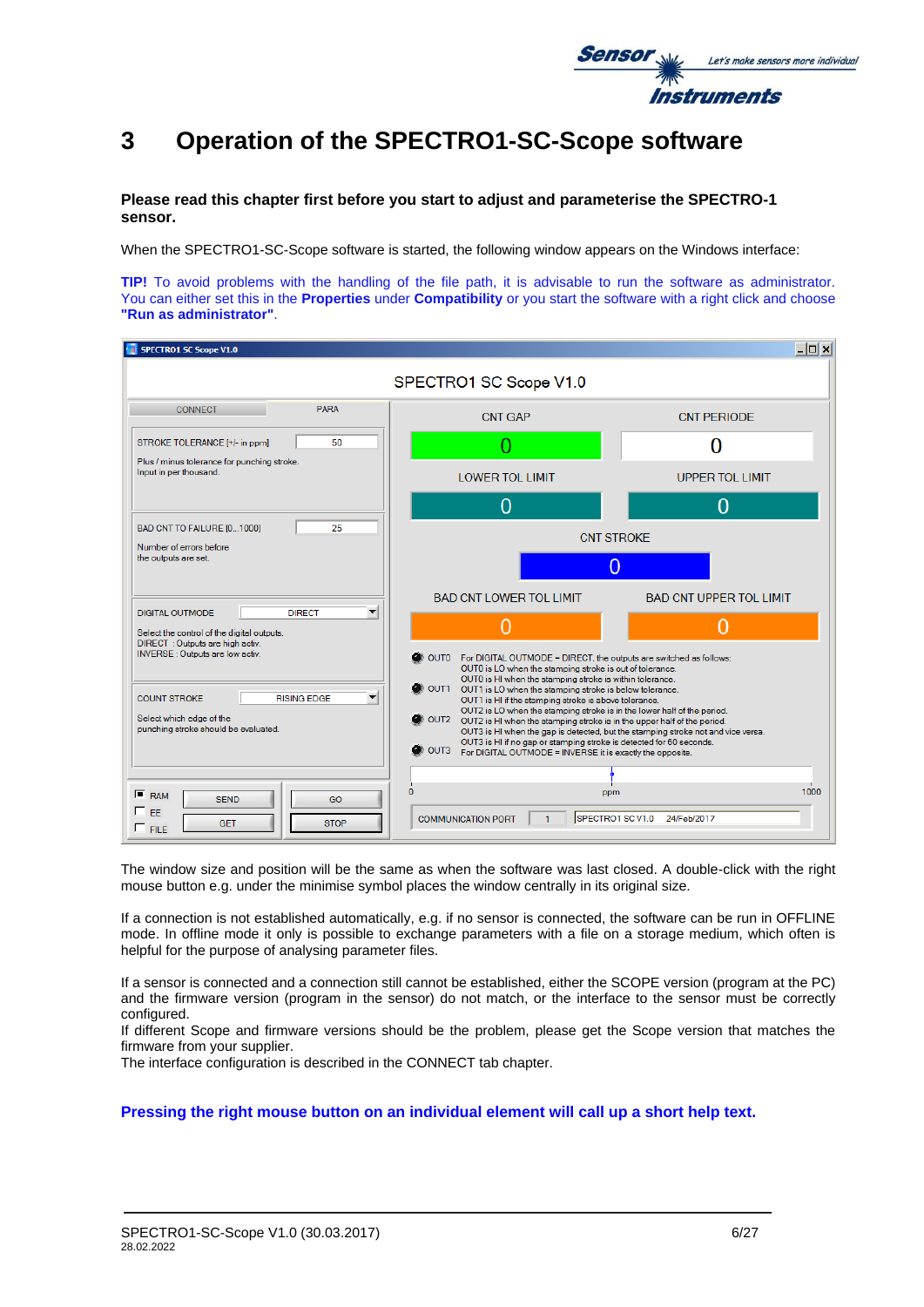

# **3.1 Tab CONNECT**

| <b>CONNECT</b>                                                                                    |
|---------------------------------------------------------------------------------------------------|
| COMMUNICATION PROTOCOL<br><b>RS232</b>                                                            |
| SELECT COM PORT [1256] [이 [<br>1                                                                  |
| 115200<br><b>SELECT BAUDRATE</b>                                                                  |
| TRY TO CONNECT<br><b>DISCONNECT</b>                                                               |
| Try to connect!<br>画<br>Firmware Version<br>Sensor: Type<br>Serial number: xxxxx                  |
| CHANGE<br><b>GEN. HW</b><br><b>ACCEPT</b><br><b>SETTINGS</b><br>BAUDRATE<br>info fii              |
| PANFI ID                                                                                          |
| <b>ENGLISH</b><br>LANGUAGE                                                                        |
| <b>COMMUNICATION PROTOCOL</b><br>TCP/IP<br>IP ADRESS (xxxxxxxxxxxx) OR HOST NAME<br>192 168 2 246 |
|                                                                                                   |

### **CONNECT:**

Pressing the **CONNECT** tab opens a window for selecting and configuring the interface.

The **COMMUNICATION PROTOCOL** function field is used for selecting either an **RS232** or a **TCP/IP** protocol.

If **RS232** is selected, a port from 1 to 256 can be selected with **SELECT COM PORT**, depending on which port the sensor is connected to. The sensor operates with a set baudrate that can be modified with **CHANGE BAUDRATE** (see below). The sensor and the user interface both must operate with the same baudrate.

At the user interface the baudrate is set with **SELECT BAUDRATE**. If after starting the software should not automatically establish a connection, the correct baudrate can be found with **SELECT BAUDRATE**.

If an adaptor is used, the **COM PORT** number can be determined by way of the hardware manager in the system control panel. A click on the magnifier symbol opens a list with all the possible COM ports in the display.

An RS232 to Ethernet adaptor **(cab-4/ETH)** is needed if the sensor should communicate through a local network. With this adaptor a connection to the sensor can be established using the **TCP/IP** protocol.

Parameterisation of the **cab-4/ETH** adaptor (assigning of IP address, baudrate setting, ...) can be done with the **SensorFinder software** that is available free of charge on the internet.

In order to establish a connection via the adaptor, its IP address or HOST name must be entered in the field **IP ADDRESS (xxx.xxx.xxx.xxx) OR HOST NAME**. The DROP DOWN menu (down arrow) shows the last 10 IP addresses that were used. An address from this list can be directly selected by clicking on the respective item. The DROP DOWN list is saved and is thus always available when the software is closed.

The **PORT NUMBER** for the cab-4/ETH is 5000. This port number must not be changed.

When you press the **TRY TO CONNECT** button, the software tries to establish a connection with the set parameters. The communication status is shown in the display field. If the sensor answers with its FIRMWARE ID, the set connection type can be accepted by pressing **ACCEPT SETTINGS**. You will then be returned to the **PARA** tab. If you get a **TIMEOUT** message, the software could not establish a connection to the sensor. In this case please check if the interface cable is correctly connected, if the sensor is supplied with power, and if the set parameters are correct. If a connection has been accepted by pressing **ACCEPT SETTINGS**, the software starts automatically with these settings when called the next time.

**DISCONNECT** disconnects the connection between sensor and PC. The software then switches to OFFLINE mode, where it is only possible to exchange parameters with a file on a storage medium.

Under **PANEL ID** a name can be entered that will be displayed at different points in the program window, and that will be recorded in different files (e.g. Record File) as well. With the input field **LANGUAGE** a language can be set with which the individual controls are displayed on the surface. This also applies to the help function that is actuated with the right mouse button.

**Please note: The stable function of the interface is a basic prerequisite for measured value transfer from the PC to the sensor. ATTENTION ! Due to the limited data transfer rate through the serial RS232 interface only slow changes of the raw signals at the sensor front end can be observed in the graphic output window of the PC. For maintaining maximum switching frequency at the sensor data communication with the PC must be stopped (press the STOP button).**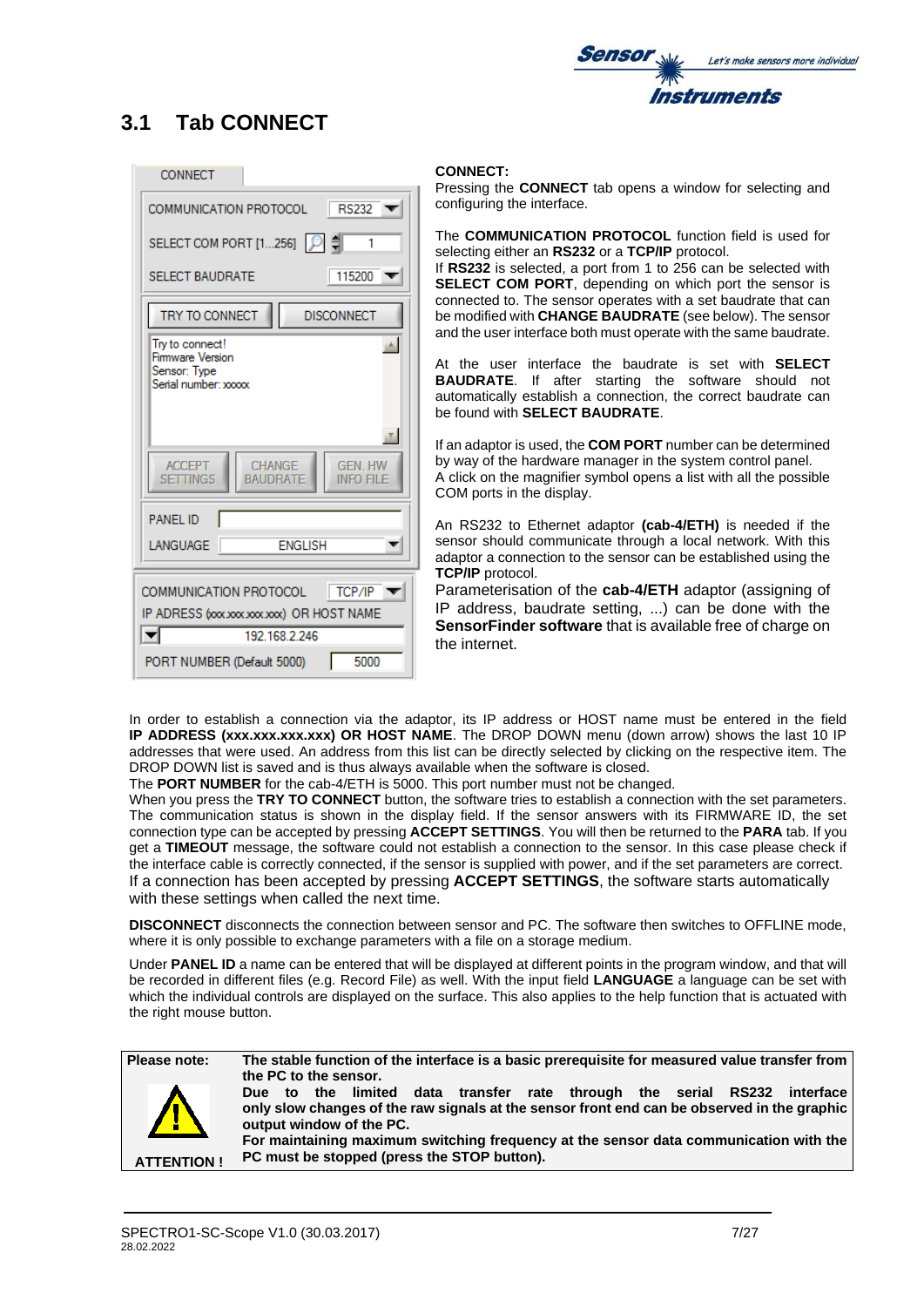

| COMMUNICATION PROTOCOL                                                    |                           | <b>RS232</b>                       |                  |
|---------------------------------------------------------------------------|---------------------------|------------------------------------|------------------|
| SELECT COM PORT [1256]                                                    |                           | 1                                  |                  |
| <b>SELECT BAUDRATE</b>                                                    |                           | 115200                             |                  |
| <b>TRY TO CONNECT</b>                                                     |                           | <b>DISCONNECT</b>                  |                  |
| Try to connect!<br>Firmware Version<br>Sensor: Type<br>Serial number: xxx |                           |                                    | $\mathbb{A}$     |
|                                                                           |                           |                                    | $\tau$           |
| <b>ACCEPT</b><br><b>SETTINGS</b>                                          | CHANGE<br><b>BAUDRATE</b> | <b>GEN. HW</b><br><b>INFO FILE</b> |                  |
| <b>SELECT BAUDRATE</b>                                                    |                           | 19200                              |                  |
| <b>CHANGE</b><br><b>BAUDRATE</b>                                          |                           |                                    |                  |
| <b>Firmware Version</b>                                                   |                           |                                    | $\blacktriangle$ |
| Sensor: Type<br>Serial number: xxx                                        |                           |                                    |                  |
| Try to change baudrate!<br>Success!                                       |                           |                                    |                  |
| Try to connect!                                                           |                           |                                    |                  |
| Firmware Version<br>Sensor: Type<br>Serial number: xxx                    |                           |                                    |                  |
| ATTENTION!!! Confirm new baudrate with EEPROM and<br>SEND!                |                           |                                    | 회                |
| <b>ACCEPT</b>                                                             | <b>CHANGE</b>             | GEN. HW                            |                  |

d:\Mist\HardwareInitialFile.ini  $\mathbf{r}$ **ACCEPT** CHANGE **GEN. HW BAUDRATE INFO FILE SETTINGS** 

The baudrate for data transfer through the RS232 interface can be set by means of the **SELECT BAUDRATE** drop down menu and **CHANGE BAUDRATE** function field.

the baudrate should be changed, a connection must first be established by clicking on **TRY TO CONNECT**. The **CHANGE BAUDRATE** button will then be active.

Now a new baudrate can be selected under **SELECT BAUDRATE**.

A click on **CHANGE BAUDRATE** sends the new baudrate nformation to the sensor.

When the new baudrate information has been successfully sent, the sensor operates with the new baudrate. A window will pop up, prompting you to select **EEPROM** and then to press **SEND**. After a hardware reset the new baudrate only will be used when **EEPROM** and **SEND** have been pressed.

A click on **ACCEPT SETTINGS** saves the current interface settings, which will then be automatically set when the software is restarted.

A click on the **GEN. HW INFO FILE** generates a file in which all the important sensor data are stored in encrypted form. This file can be sent to the manufacturer for diagnostic purposes.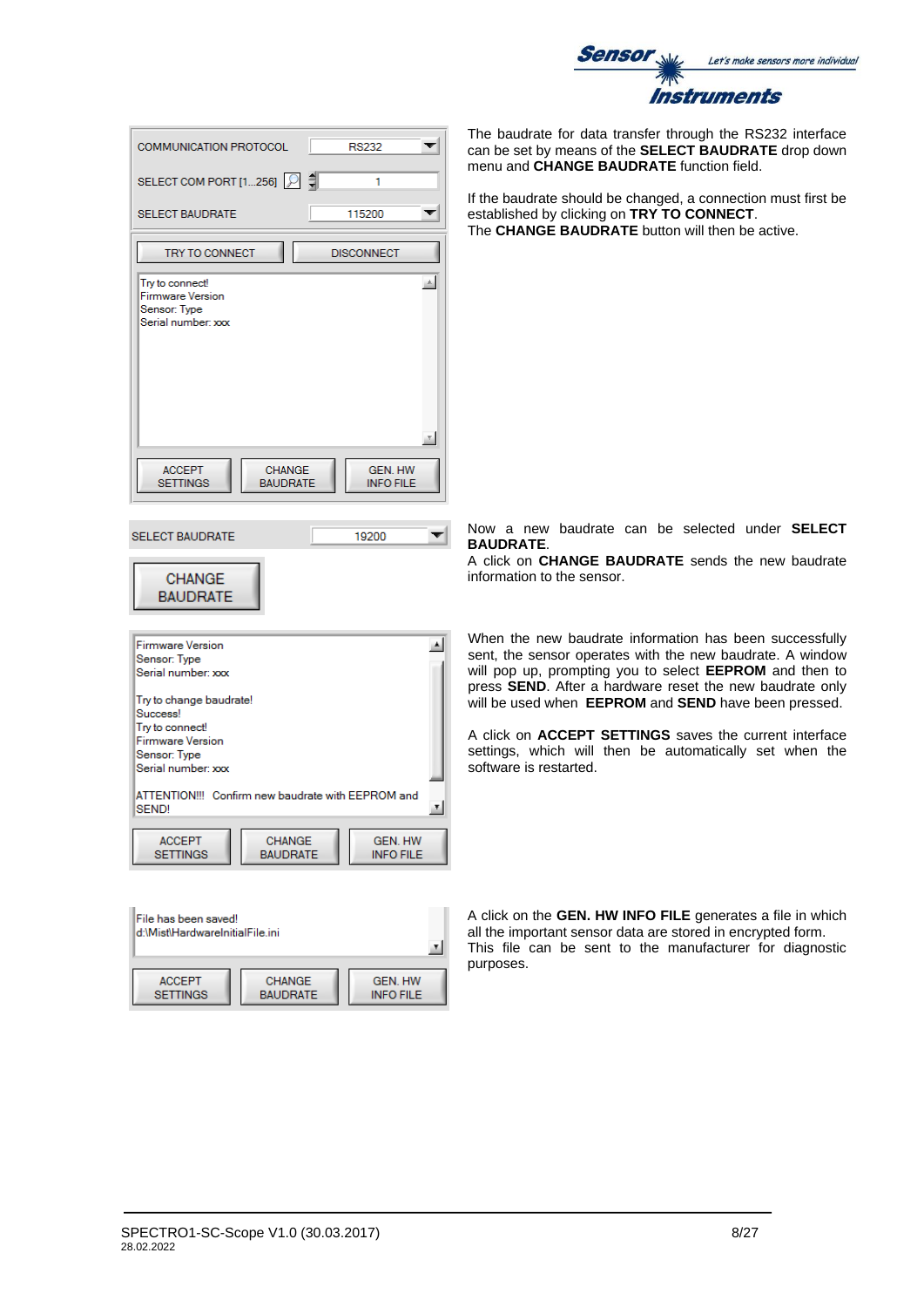

# **3.2 Tab PARA, button SEND, GET, GO, STOP**

| <b>CONNECT</b>                                                                                                                             | PARA              |  |  |  |
|--------------------------------------------------------------------------------------------------------------------------------------------|-------------------|--|--|--|
| STROKE TOLERANCE [+/- in ppm]<br>Plus / minus tolerance for punching stroke.<br>Input in per thousand.                                     | 100               |  |  |  |
| BAD CNT TO FAILURE [01000]<br>Number of errors before<br>the outputs are set.                                                              | 25                |  |  |  |
| DIGITAL OUTMODE<br>Select the control of the digital outputs.<br>DIRECT: Outputs are high activ.<br><b>INVERSE:</b> Outputs are low activ. | <b>DIRECT</b>     |  |  |  |
| <b>RISING EDGE</b><br><b>COUNT STROKE</b><br>Select which edge of the<br>punching stroke should be evaluated.                              |                   |  |  |  |
| $F$ RAM<br><b>SEND</b><br>FF<br><b>GET</b><br>$F \nF$                                                                                      | GO<br><b>STOP</b> |  |  |  |

#### **PARA:**

Pressing the **PARA** tab opens a window for setting the sensor parameters.

#### **ATTENTION!**

**A change of the parameter function groups only becomes effective at the sensor after actuation of the SEND button in the MEM function field!**

### **SEND [F9]:**

When the **SEND** button is clicked (or shortcut key button F9 is pressed), all the currently set parameters are transferred between PC and sensor. The target of the respective parameter transfer is determined by the selected button (**RAM, EEPROM,** or **FILE**).

#### **GET [F10]:**

The currently set values can be interrogated from the sensor by clicking on the **GET** button (or with shortcut key button F10). The source of data exchange is determined by the selected button (**RAM**, **EEPROM**, or **FILE**).

#### **RAM:**

The **RAM** is a **volatile** memory in the sensor's microcontroller, i.e. when the power at the sensor is turned off, these parameters will be lost again.

#### **The sensor always operates with the parameters in its RAM.**

If the **RAM** option is selected, a click on **SEND** writes the current parameters to the sensor's **RAM** memory, and a click on **GET** reads the parameters from the sensor's **RAM** memory.

#### **EEPROM:**

The **EEPROM** is a **non-volatile** memory in the sensor's micro-controller. When the power at the sensor is turned off the parameters in the **EEPROM** will not be lost. When power is turned on again, the parameters are loaded from the **EEPROM** to the **RAM** memory. Figuratively speaking the **EEPROM** thus is a level lower than the **RAM**. Data exchange between **PC** and **EEPROM** automatically is performed through the **RAM** memory, which means that parameters that are written to the **EEPROM** automatically are also written to the **RAM,** and data that are read from the **EEPROM** automatically are also read to the **RAM**.

If the **EEPROM** option is selected, a click on **SEND** writes the current parameters to the sensor's non-volatile **EEPROM** memory, and a click on **GET** reads the parameters from the sensor's **EEPROM**.

The **RAM** memory should always be used for parameterising the sensor. When suitable parameters have been found for the respective application, these parameters must be written to the sensor's **EEPROM** so that after restarting the sensor these parameters can be loaded from the **EEPROM** into the **RAM** memory.

#### **FILE:**

After pressing **SEND**, the current parameters can be written to a selectable file on the hard disk. With **GET** parameters can be read from such a file. When the **SEND** or **GET** button is pressed, a dialog box opens for selecting the desired file.

**TIP!** Once suitable parameters have been found for a certain application, these should always be saved in a file on the PC.

#### **GO [F11]:**

A click on this button starts data transfer from the sensor to the PC through the serial RS232 interface.

#### **STOP [F12]:**

A click on this button stops data transfer from the sensor to the PC through the serial RS232 interface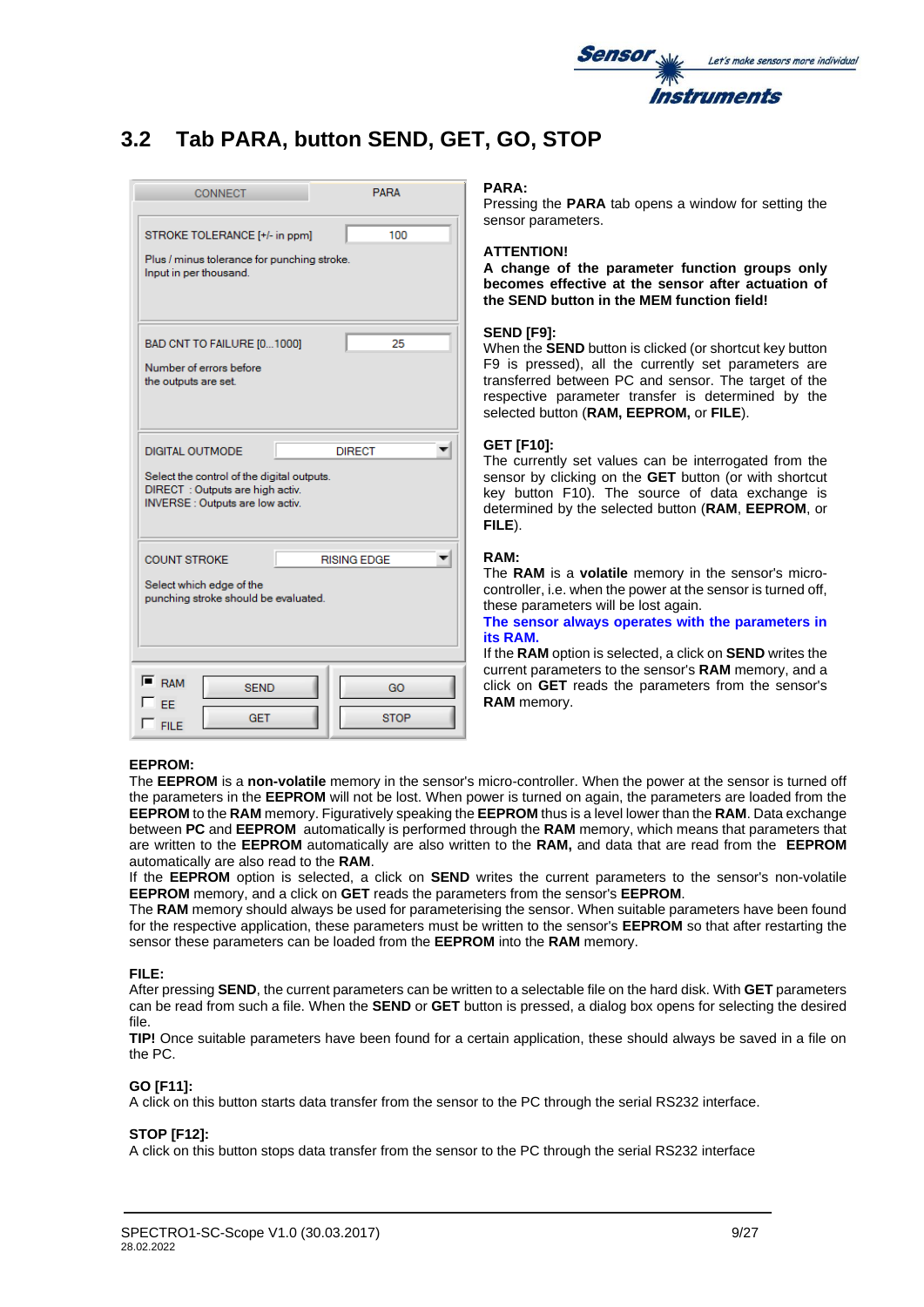

STROKE TOLERANCE [+/- in ppm]

100

**STROKE TOLERANCE** is a +/- tolerance for the punching stroke within the gap.

The counter reading of **CNT GAP** is equal to 1000 per mill. The tolerance limits are calculated as follows:

$$
Tol = \frac{STROKE\ TOLERANCE * CNT\ GAP}{1000}
$$
  
\n
$$
LOWER\ TOL\ LIMIT = \frac{CNT\ GAP}{2} - Tol
$$
  
\n
$$
UPPER\ TOL\ LIMIT = \frac{CNT\ GAP}{2} + Tol
$$
  
\nBAD CNT TO FAILURE [0...1000]  
\n25  
\nBAD CNT TO FAILURE defines how many identical errors must occur in sequence before the corresponding outputs are activated.

| DIGITAL OUTMODE | <b>DIRECT</b> |  |
|-----------------|---------------|--|
|                 |               |  |

**DIGITAL OUTMODE** defines whether the outputs are high-active **(DIRECT)** or low-active **(INVERSE)**.

| <b>COUNT STROKE</b> | <b>RISING EDGE</b> |  |
|---------------------|--------------------|--|
|                     |                    |  |

**COUNT STROKE** determines whether the positive or negative edge of the punching stroke should be evaluated.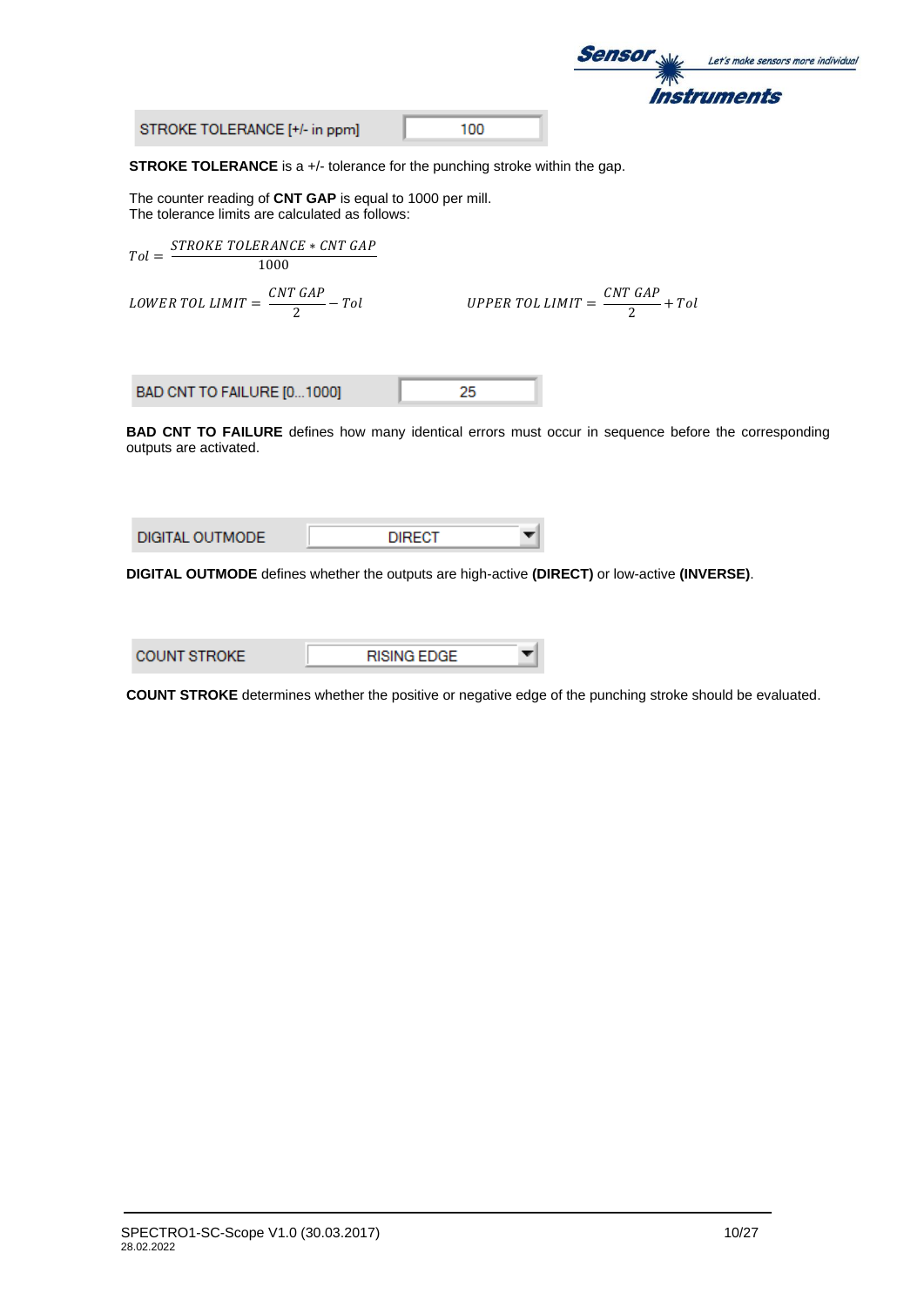

# **3.3 Graphic display elements**

The software provides various display elements and a graphic window for the visualisation of all the data that are important for parameterisation. The individual display elements and the graph are explained in the chapter below.



These displays show the counter readings at which an event has occurred.

The counter reading almost exactly is equal to the value in microseconds.

**CNT PERIOD:** Time from gap to gap.

**CNT GAP:** Length of the gap.

**CNT STROKE:** Moment of the punching stroke.

**LOWER TOL LIMIT** and **UPPER TOL LIMIT** show the tolerance window.

**BAD CNT LOWER TOL LIMIT** and **BAD CNT UPPER TOL LIMIT** show how many identical errors have occurred in sequence.



| . <b>.</b> |  |
|------------|--|

In the graphic display window the individual displays also are visualised scaled to per mill. The white area is equal to **CNT PERIOD.**

The green area is equal to **CNT GAP.**

Cyan represents the tolerance window that is defined by **LOWER TOL LIMIT** and **UPPER TOL LIMIT**. The blue cursor shows when the punching stroke occurred.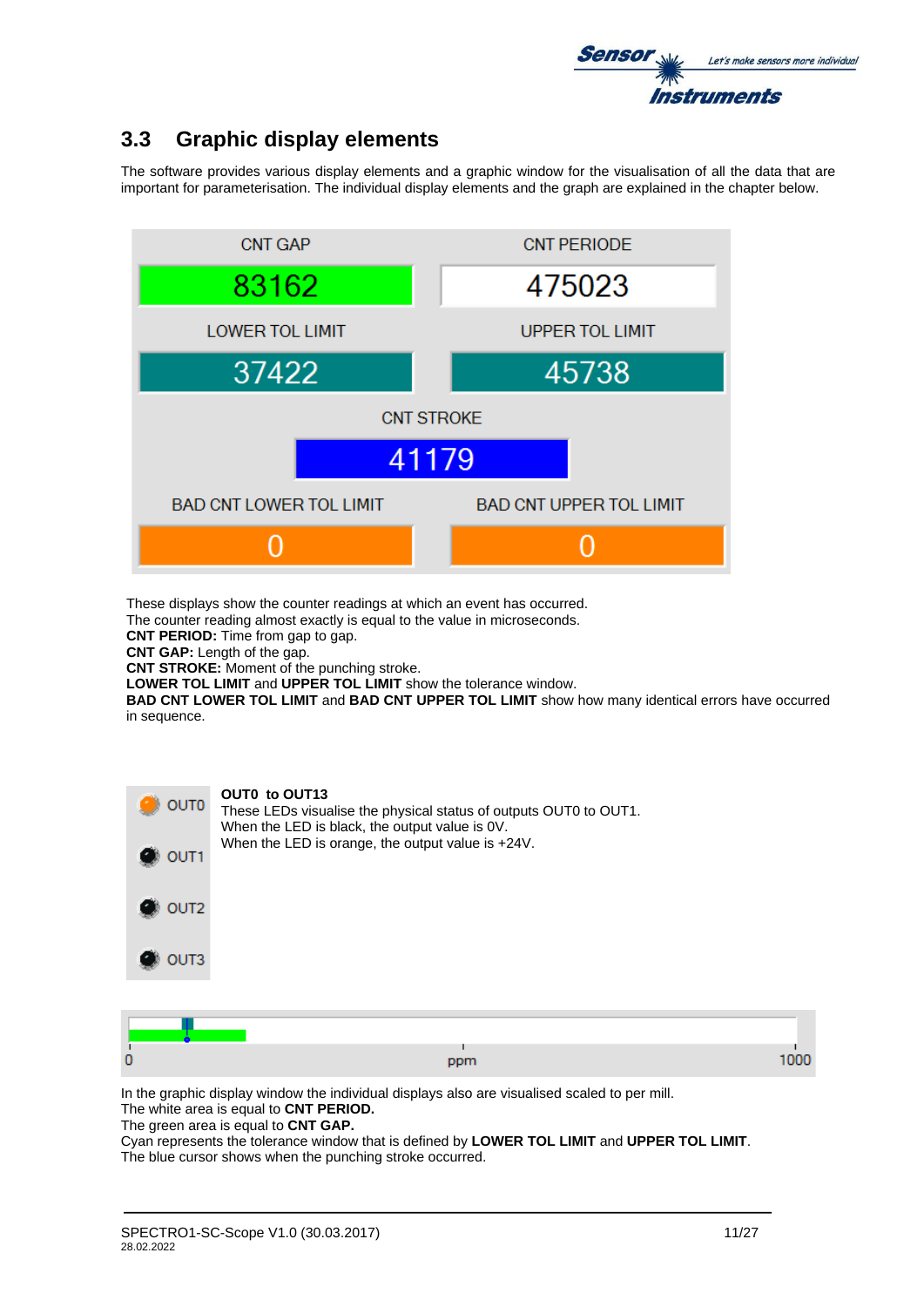

# **4 Connector assignment of the SPECTRO-1-...-SC sensors**

**Connection of SPECTRO-1-…-SC to PC:**

 $\blacksquare$ 

|          | 4-pole M5 fem. connector (type Binder 707)<br>SPECTRO-1--SC/PC-RS232 |                 | Ó<br>Ø<br>Ø<br>Q |
|----------|----------------------------------------------------------------------|-----------------|------------------|
| Pin No.: |                                                                      | Assignment:     |                  |
|          |                                                                      | $+24VDC (+Ub)$  |                  |
|          |                                                                      | (GND)<br>0V     |                  |
|          |                                                                      | Rx <sub>0</sub> |                  |
|          |                                                                      | Tx <sub>0</sub> |                  |

**Connecting cables to choose from:** cab-las4/PC-… cab-4/USB-... cab-4/ETH-…

### **Connection of SPECTRO-1-…-SC to PLC:**

|               | 8-pole fem. connector (type Binder 712)<br>SPECTRO-1--SC/PLC | $\begin{pmatrix} \circ & \circ \\ \circ & \circ \\ \circ & \circ \end{pmatrix}$ |                                              |  |
|---------------|--------------------------------------------------------------|---------------------------------------------------------------------------------|----------------------------------------------|--|
| Pin No.:      | Color of wire:<br>(cab-las8/SPS)                             |                                                                                 | <b>Assignment:</b>                           |  |
|               | white                                                        |                                                                                 | 0V (GND)                                     |  |
| $\mathcal{P}$ | brown                                                        |                                                                                 | $+24V$ ( $\pm$ 10 %)                         |  |
| 3             | green                                                        |                                                                                 | INO (Digital 0: 0  1V, Digital 1: +Ub - 10%) |  |
| 4             | vellow                                                       | IN1                                                                             | (Digital 0: 0  1V, Digital 1: +Ub - 10%)     |  |
| 5             | grey                                                         | OUT0                                                                            | (Digital 0: 0  1V, Digital 1: +Ub - 10%)     |  |
| 6             | pink                                                         | OUT1                                                                            | (Digital 0: 0  1V, Digital 1: +Ub - 10%)     |  |
| 7             | blue                                                         | OUT2                                                                            | (Digital 0: 0  1V, Digital 1: +Ub - 10%)     |  |
| 8             | red                                                          | OUT3                                                                            | (Digital 0: 0  1V, Digital 1: +Ub - 10%)     |  |

**Connecting cable:**

cab-las8/SPS-…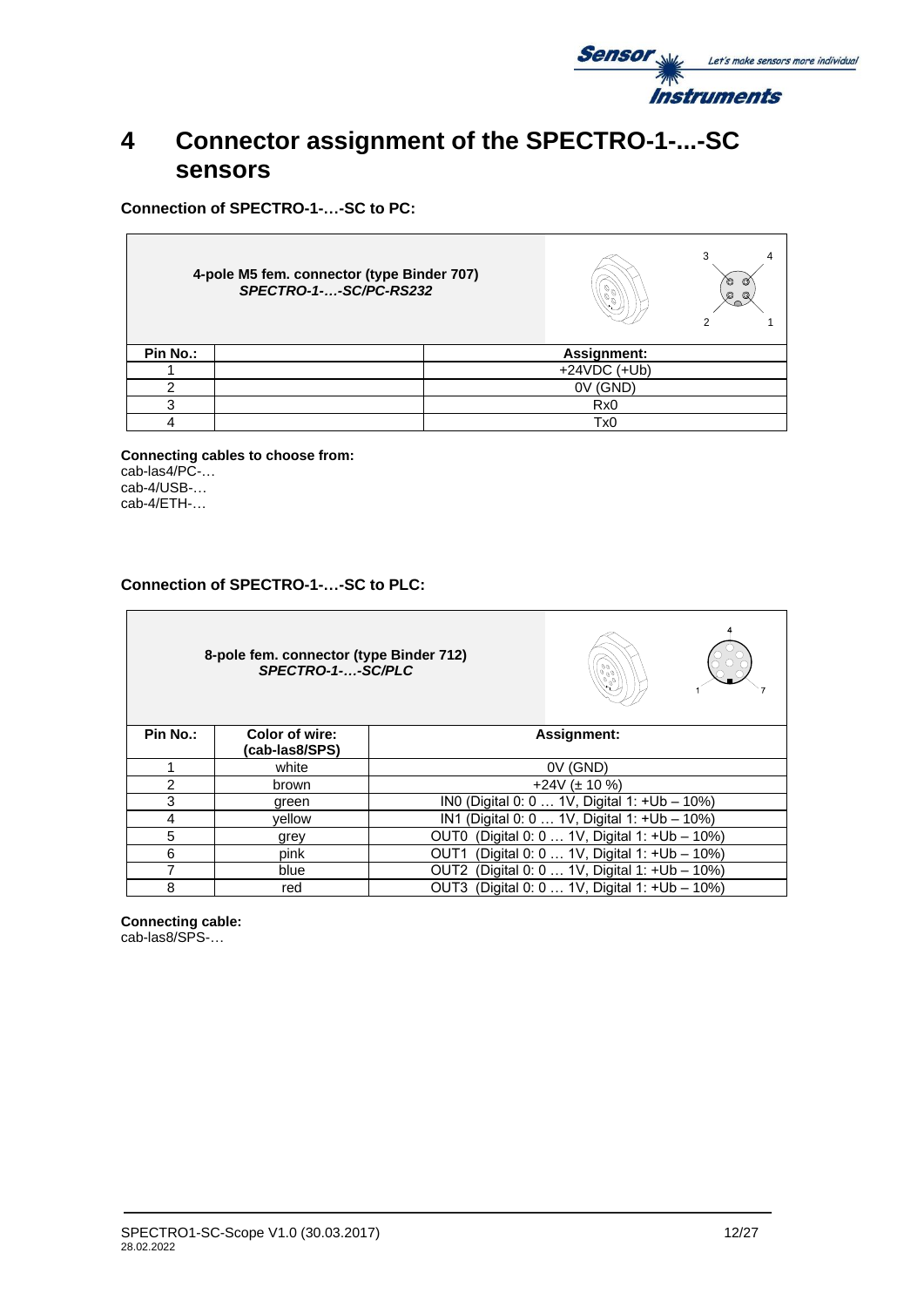

# **5 RS232 communication protocol**

The sensors of the SPECTRO-1-...-SC series operate with the following **parameters** that are sent to the sensor or read from the sensor in the stated sequence.

Info! 1 **byte** = 8bit 1 **word** = 2 **byte** 1 **long** = 2 **word** = 4 **byte**

|                     | <b>TABLE PARAMETER</b>                     |      |                                                        |  |  |  |  |  |  |  |  |
|---------------------|--------------------------------------------|------|--------------------------------------------------------|--|--|--|--|--|--|--|--|
|                     | <b>Meaning</b><br><b>Parameter</b><br>Type |      |                                                        |  |  |  |  |  |  |  |  |
| Para1:              | <b>STROKE TOL</b>                          | word | Stroke Tolerance (0  500)                              |  |  |  |  |  |  |  |  |
| Para <sub>2</sub> : | <b>BAD CNT TO FAILURE</b>                  | word | Bad count to failure (0  1000)                         |  |  |  |  |  |  |  |  |
| Para3:              | DIGITAL OUTMODE                            | word | Digital outmode: DIRECT, INVERSE coded to (0.1)        |  |  |  |  |  |  |  |  |
| Para4:              | <b>COUNT STROKE</b>                        | word | Count stroke: RISING EDGE, FALLING EDGE coded to (0.1) |  |  |  |  |  |  |  |  |

Upon request, the data acquired and processed by the sensor are sent by the sensor in the following sequence.

|                       |                                |      | <b>TABLE DATA VALUE</b>                         |
|-----------------------|--------------------------------|------|-------------------------------------------------|
|                       | <b>DATA VALUE</b>              | Type | <b>Meaning</b>                                  |
| DatVal1:              | <b>CNT PERIODE</b>             | long | Time from gap to gap                            |
| DatVal <sub>2</sub> : | <b>CNT GAP</b>                 | long | Length of gap                                   |
| DatVal3:              | <b>CNT STROKE</b>              | long | Time when the stamping stroke occurs            |
| DatVal4:              | UPPER TOL LIMIT                | long | Lower limit of the tolerance window             |
| DatVal5:              | <b>LOWER TOL LIMIT</b>         | long | Upper limit of the tolerance window             |
| DatVal6:              | <b>BAD CNT UPPER TOL LIMIT</b> | long | Number of failures (in sequence to low)         |
| DatVal7:              | <b>BAD CNT LOWER TOL LIMIT</b> | word | Number of failures (in sequence to high)        |
| DatVal8:              | <b>DigOUT</b>                  | word | Status of output LED's (Bit0, Bit1, Bit2, Bit3) |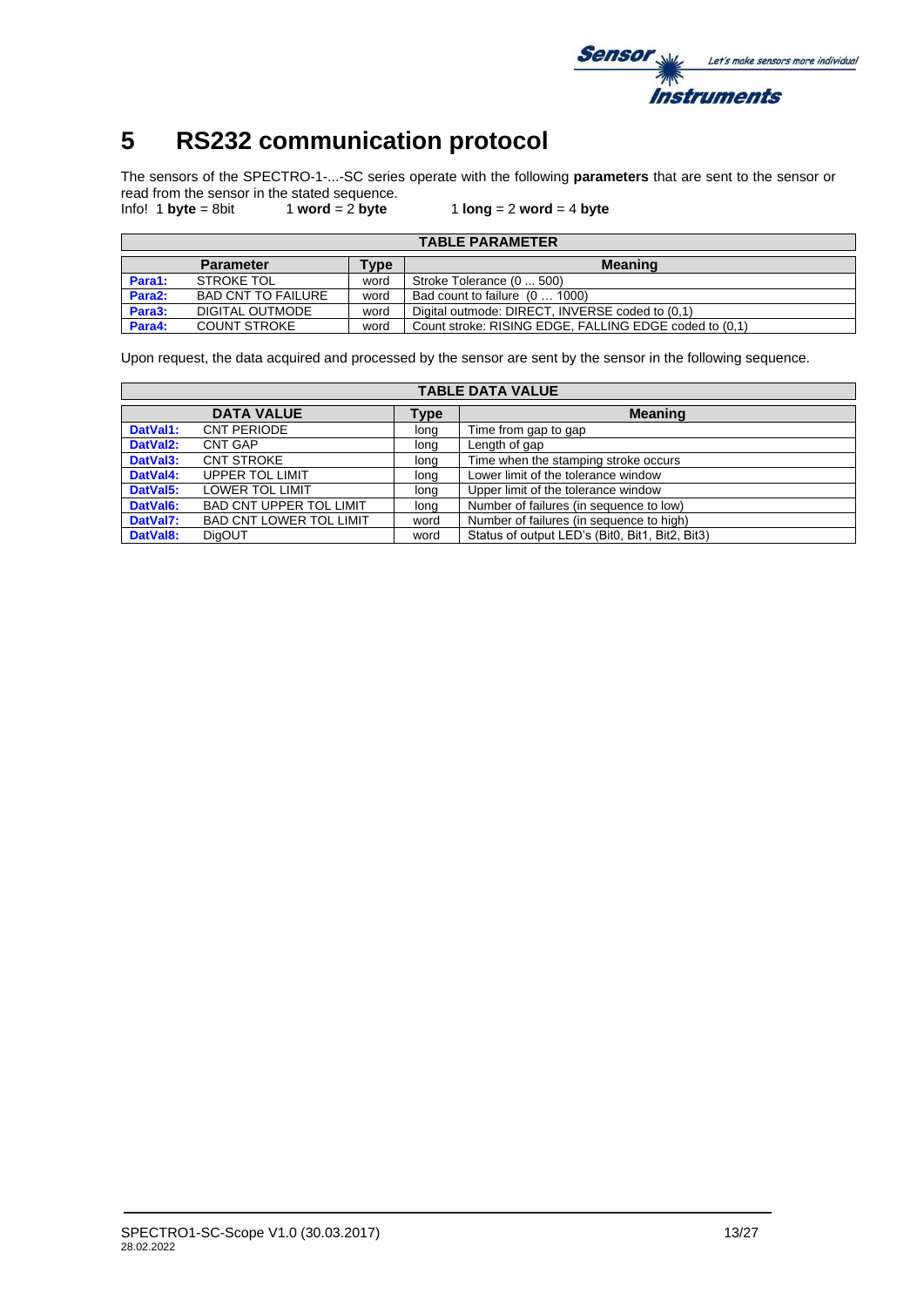

Digital serial communication is used for the exchange of data between the software running on the PC and the sensor.

For this purpose the control unit features an EIA-232 compatible interface that operates with the (fixed) parameters "**8 data bits, 1 stop bit, no parity bit, no handshake"**.

Five values are available for the baudrate: 9600baud, 19200baud, 38400baud, 57600baud and 115200baud. As an option the PC software also can communicate through TCP/IP or USB. In these cases transparent interface converters must be used that allow a connection to the RS232 interface.

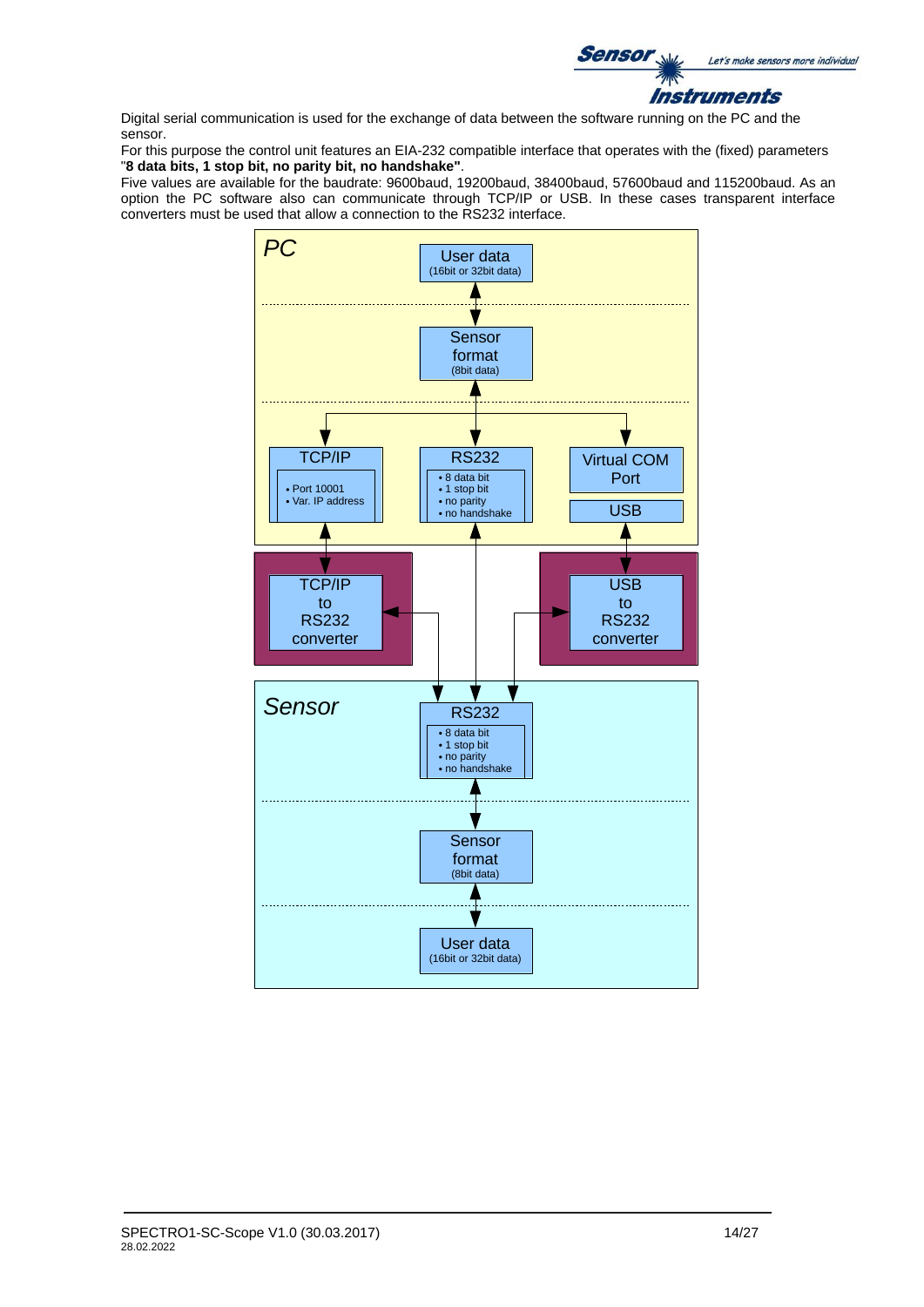

A proprietary protocol format that organises and bundles the desired data is used for all physical connection variants between PC software and control unit. Depending on their type and function the actual data are 16- or 32 bit variables and represent integer or floating-point values. The protocol format consists of 8-bit wide unsigned words ("bytes"). The actual data therefore sometimes must be distributed to several bytes.

The control unit always behaves passively (except if another behaviour has been specifically activated). Data exchange therefore always is initiated by the PC software. The PC sends a data package ("frame") corresponding to the protocol format, either with or without appended data, to which the control unit responds with a frame that matches the request.

The protocol format consists of two components:

A "header" and an optional appendant ("data").

The header always has the same structure.

The first byte is a synchronisation byte and always is  $85_{\text{dez}}$  (55<sub>hex</sub>).

The second byte is the so-called order byte. This byte determines the action that should be performed (send data, save data, etc.).

A 16-bit value (argument) follows as the third and fourth byte. Depending on the order, the argument is assigned a corresponding value.

The fifth and sixth byte again form a 16-bit value. This value states the number of appended data bytes. Without appended data both these bytes are  $0_{\text{dez}}$  or  $00_{\text{hex}}$ , the maximum number of bytes is 512.

The seventh byte contains the CRC8 checksum of all data bytes (data byte 0 up to and incl. data byte n).

The eight byte is the CRC8 checksum for the header and is formed from bytes 0 up to and incl. 6.

The header always has a total length of 8 bytes. The complete frame may contain between 8 and 520 bytes.

| Byte1  | Byte2           | Byte3       | Byte4       | Byte <sub>5</sub> | Byte <sub>6</sub> | Byte7            | Byte <sub>8</sub> | Byte9             | Byte <sub>10</sub> |          | Byte n+    | Byte n+8  |
|--------|-----------------|-------------|-------------|-------------------|-------------------|------------------|-------------------|-------------------|--------------------|----------|------------|-----------|
| Header | Header          | Header      | Header      | Header            | Header            | Header           | Header            | Data              | Data               | $\cdots$ | Data       | Data      |
| 0x55   |                 | <arg></arg> | <arg></arg> | <len></len>       | <len></len>       | CRC <sub>8</sub> | CRC8              | Data <sup>®</sup> | Data <sup>-</sup>  |          | Data $n/2$ | Data n/2  |
|        | <order></order> | (lo byte)   | (hi byte)   | (lo byte)         | (hi byte)         | 'Data            | (Header)          | (lo byte)         | (hi byte)          | $\cdots$ | (lo byte)  | (hi byte) |

The following **commands** can be sent to the sensor.

| <b>Number</b> | ORDER (header byte no. 2)                                           | <b>Example</b> |
|---------------|---------------------------------------------------------------------|----------------|
| 0             | Sensor answers with order=0 if a communication error occurs.        |                |
|               | ARG=1: Invalid order number was sent to the sensor                  |                |
|               | ARG=2: General communication error (wrong baudrate, overflow, )     |                |
|               | Write parameter to the RAM of the sensor                            | $order = 1$    |
| 2             | Read parameter from the RAM of the sensor                           | $order = 2$    |
| 3             | Load parameter and actual Baudrate from RAM to EEPROM of the sensor | $order = 3$    |
|               | Load parameter from EEPROM to RAM of the sensor                     | $order=4$      |
| 5             | Read CONNECTION OK and serial number from sensor                    | $order = 5$    |
| 6             | Free                                                                |                |
|               | Read Firmware String and firmware number from sensor                | $order=7$      |
| 8             | Read data values from sensor                                        | $order = 8$    |
| 190           | Write new baud rate to the sensor                                   | $order = 190$  |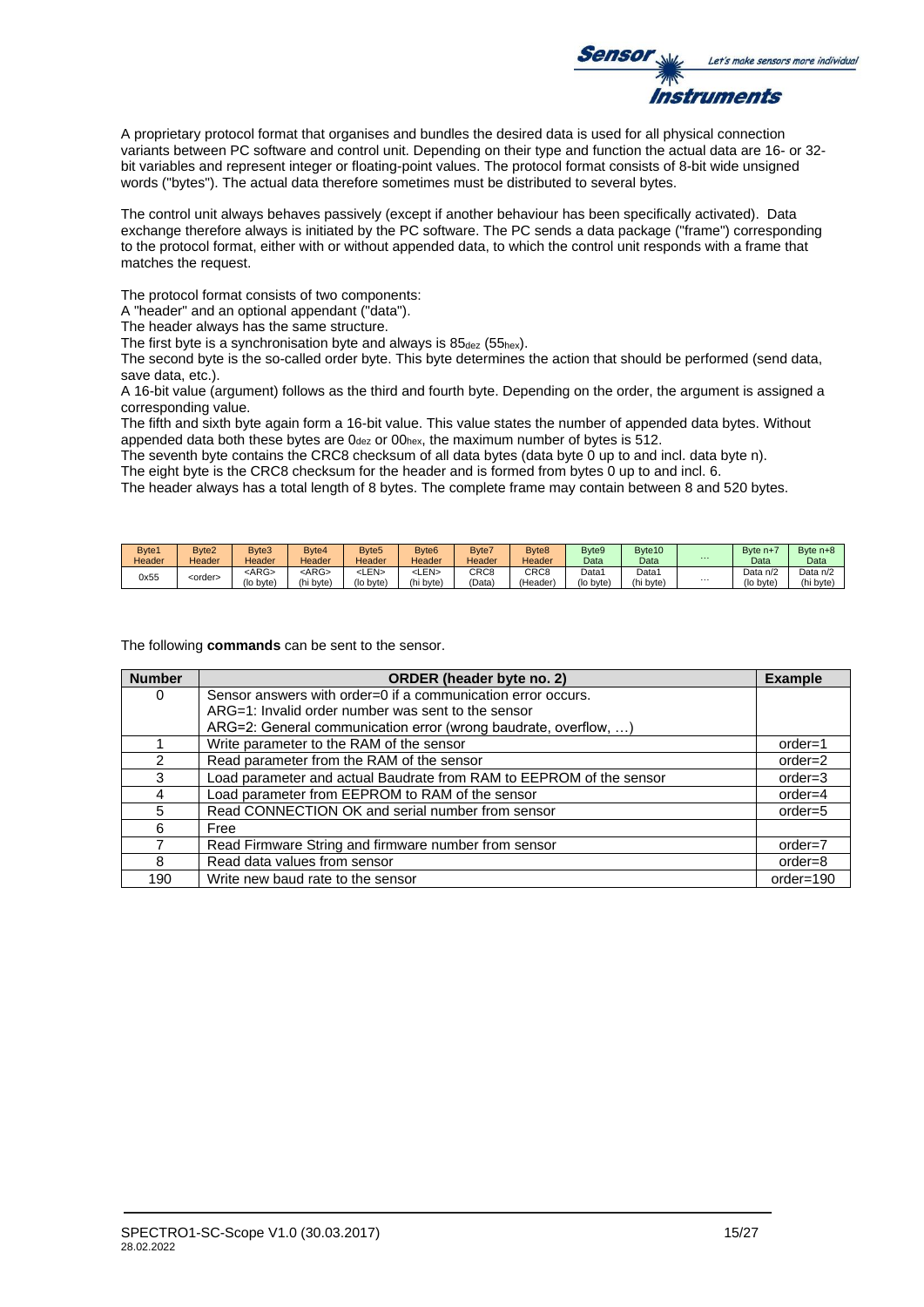

### **CRC8 checksum**

The so-called "Cyclic Redundancy Check" or CRC is used to verify data integrity. This algorithm makes it possible to detect individual bit errors, missing bytes, and faulty frames. For this purpose a value - the so-called checksum is calculated over the data (bytes) to be checked and is transmitted together with the data package. Calculation is performed according to an exactly specified method based on a generator polynomial. The length of the checksum is 8 bit ( $= 1$  byte). The generator polynomial is:

```
X8+X5+X4+X0
```
To verify the data after they have been received, CRC calculation is performed once again. If the sent and the newly calculated CRC values are identical, the data are without error. The following pseudo code can be used for checksum calculation:

```
calcCRC8 (data[ ], table[ ])
Input: data[ ], n data of unsigned 8bit
         table[ ], 256 table entries of unsigned 8bit
Output: crc8, unsigned 8bit
\text{crc8} := \text{AA}_{\text{hex}}for I := 1 to n do
         idx := crc8 EXOR data[ i ]
         crc8 := table[idx]endfor
```
**return** crc8

**table[ ]**

| 0   | 94  | 188            | 226 | 97  | 63  | 221 | 131 | 194 | 156 | 126 | 32  | 163 | 253 | 31  | 65  |
|-----|-----|----------------|-----|-----|-----|-----|-----|-----|-----|-----|-----|-----|-----|-----|-----|
| 157 | 195 | 33             | 127 | 252 | 162 | 64  | 30  | 95  | 1   | 227 | 189 | 62  | 96  | 130 | 220 |
| 35  | 125 | 159            | 193 | 66  | 28  | 254 | 160 | 225 | 191 | 93  | 3   | 128 | 222 | 60  | 98  |
| 190 | 224 | $\overline{2}$ | 92  | 223 | 129 | 99  | 61  | 124 | 34  | 192 | 158 | 29  | 67  | 161 | 255 |
| 70  | 24  | 250            | 164 | 39  | 121 | 155 | 197 | 132 | 218 | 56  | 102 | 229 | 187 | 89  | 7   |
| 219 | 133 | 103            | 57  | 186 | 228 | 6   | 88  | 25  | 71  | 165 | 251 | 120 | 38  | 196 | 154 |
| 101 | 59  | 217            | 135 | 4   | 90  | 184 | 230 | 167 | 249 | 27  | 69  | 198 | 152 | 122 | 36  |
| 248 | 166 | 68             | 26  | 153 | 199 | 37  | 123 | 58  | 100 | 134 | 216 | 91  | 5   | 231 | 185 |
| 140 | 210 | 48             | 110 | 237 | 179 | 81  | 15  | 78  | 16  | 242 | 172 | 47  | 113 | 147 | 205 |
| 17  | 79  | 173            | 243 | 112 | 46  | 204 | 146 | 211 | 141 | 111 | 49  | 178 | 236 | 14  | 80  |
| 175 | 241 | 19             | 77  | 206 | 144 | 114 | 44  | 109 | 51  | 209 | 143 | 12  | 82  | 176 | 238 |
| 50  | 108 | 142            | 208 | 83  | 13  | 239 | 177 | 240 | 174 | 76  | 18  | 145 | 207 | 45  | 115 |
| 202 | 148 | 118            | 40  | 171 | 245 | 23  | 73  | 8   | 86  | 180 | 234 | 105 | 55  | 213 | 139 |
| 87  | 9   | 235            | 181 | 54  | 104 | 138 | 212 | 149 | 203 | 41  | 119 | 244 | 170 | 72  | 22  |
| 233 | 183 | 85             | 11  | 136 | 214 | 52  | 106 | 43  | 117 | 151 | 201 | 74  | 20  | 246 | 168 |
| 116 | 42  | 200            | 150 | 21  | 75  | 169 | 247 | 182 | 232 | 10  | 84  | 215 | 137 | 107 | 53  |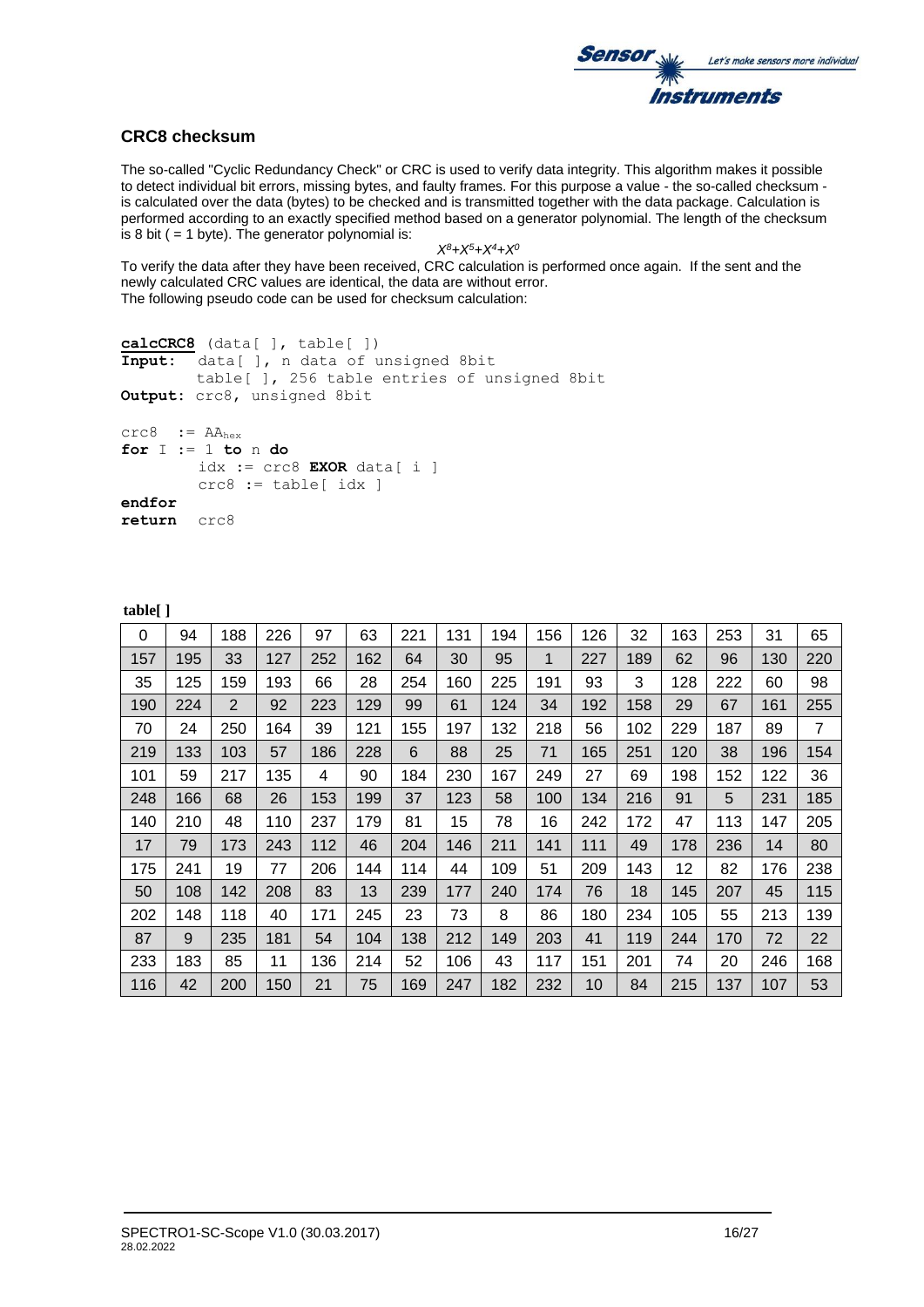

### **Example order=1:** Write parameter to the RAM of the sensor.

Example is with 5 parameter (Para1=500, Para2=0; Para3=3200, Para4=3300, Para5=1) Have a look at the **TABLE PARAMETER** to check out how much parameter you have to send.

### DATA FRAME PC → Sensor

| Byte1<br>Header | Byte <sub>2</sub><br>Header | Byte3<br>Header          | Byte4<br><b>Header</b>   | Byte <sub>5</sub><br><b>Header</b> | Byte <sub>6</sub><br><b>Header</b> | Byte7<br>Header            | Byte <sub>8</sub><br>Header  |
|-----------------|-----------------------------|--------------------------|--------------------------|------------------------------------|------------------------------------|----------------------------|------------------------------|
| 0x55            | <order></order>             | $<$ ARG $>$<br>(lo byte) | $<$ ARG $>$<br>(hi byte) | <len><br/>(lo byte)</len>          | <len><br/>(hi byte)</len>          | CRC <sub>8</sub><br>(Data) | CRC <sub>8</sub><br>(Header) |
| 85 (dec)        |                             |                          |                          | 10                                 |                                    | 130                        | 107                          |
|                 |                             |                          | $ARG=0$                  | $LEN=10$                           |                                    |                            |                              |

| Byte9     | Byte <sub>10</sub> | Byte <sub>11</sub> | Byte12    | Byte <sub>13</sub> | Byte <sub>14</sub> | Byte <sub>15</sub> | Byte16     | Byte17              | Byte18            |
|-----------|--------------------|--------------------|-----------|--------------------|--------------------|--------------------|------------|---------------------|-------------------|
| Data      | Data               | Data               | Data      | Data               | Data               | Data               | Data       | Data                | Data              |
| Para1     | Para1              | Para2              | Para2     | Para3              | Para3              | Para4              | Para4      | Para5               | Para <sub>5</sub> |
| (lo byte) | (hi byte)          | (lo byte)          | (hi byte) | (lo byte)          | (hi byte)          | (lo byte)          | (hi byte)  | (lo byte)           | (hi byte)         |
| 244       |                    |                    |           | 128                | 12                 | 228                | 12         |                     |                   |
| Para1=500 |                    |                    | $Para2=0$ |                    | Para3=3200         |                    | Para4=3300 | Para <sub>5=1</sub> |                   |

### DATA FRAME Sensor → PC

| Byte1<br><b>Header</b> | Byte <sub>2</sub><br><b>Header</b> | Byte3<br>Header          | Byte <sub>4</sub><br><b>Header</b> | Byte <sub>5</sub><br>Header | Byte <sub>6</sub><br><b>Header</b> | Byte7<br>Header            | Byte <sub>8</sub><br>Header  |
|------------------------|------------------------------------|--------------------------|------------------------------------|-----------------------------|------------------------------------|----------------------------|------------------------------|
| 0x55                   | <order></order>                    | $<$ ARG $>$<br>(lo byte) | $<$ ARG $>$<br>(hi byte)           | <len><br/>(lo byte)</len>   | <len><br/>(hi byte)</len>          | CRC <sub>8</sub><br>(Data) | CRC <sub>8</sub><br>(Header) |
| 85 (dec)               |                                    |                          |                                    |                             |                                    | 170                        | 224                          |
|                        |                                    |                          | $ARG=0$                            |                             | $LEN=0$                            |                            |                              |

If you receive an argument greater 0, ARG parameter where out of range and have been set to a default value.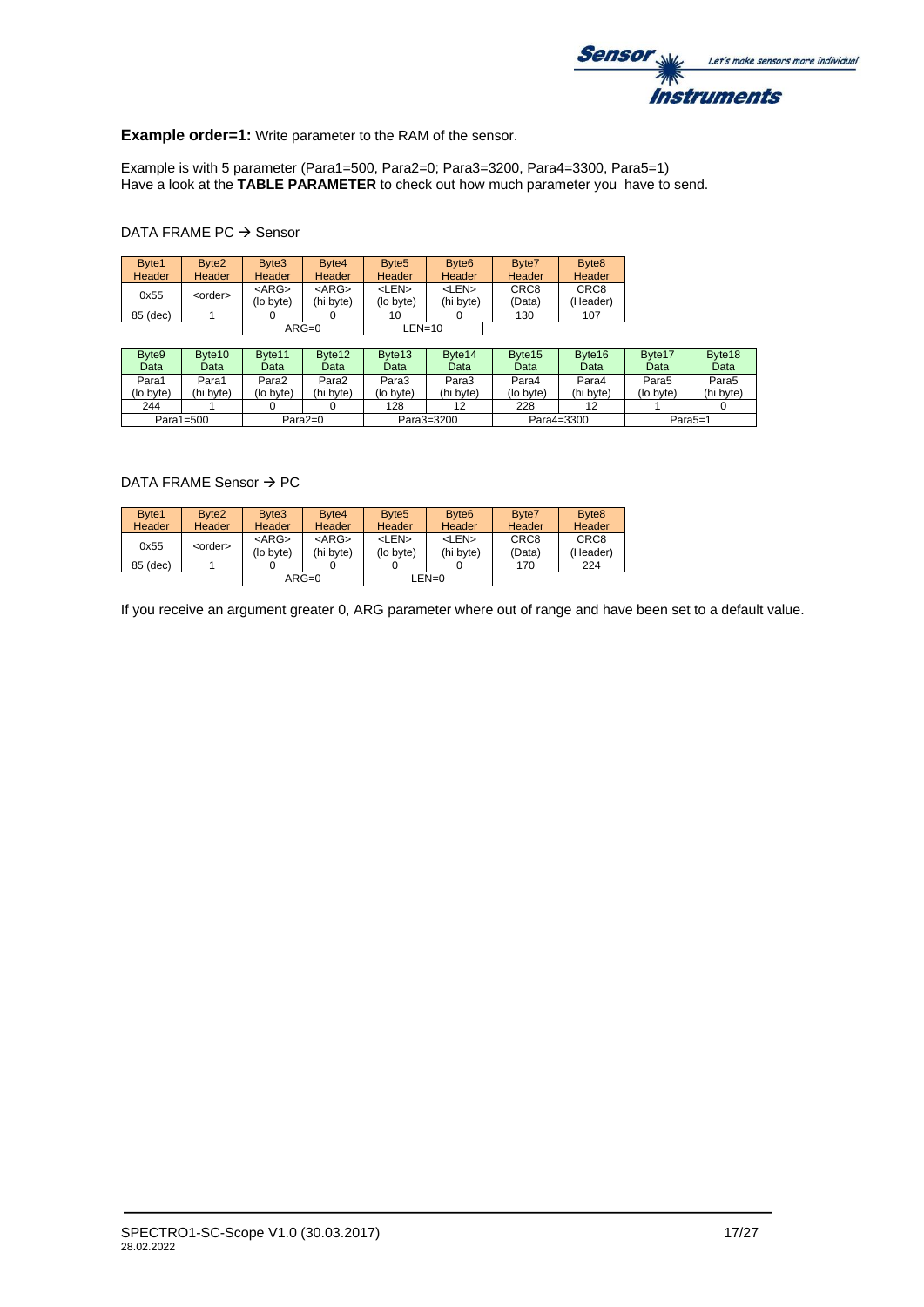

**Example order=2:** Read parameter from the RAM of the sensor.

Example is with 5 parameter (Para1=500, Para2=0; Para3=3200, Para4=3300, Para5=1) Have a look at the **TABLE PARAMETER** to check out how much parameter you will receive.

### DATA FRAME PC → Sensor

| Byte1<br><b>Header</b> | Byte <sub>2</sub><br>Header | Byte3<br>Header          | Byte <sub>4</sub><br>Header | Byte <sub>5</sub><br>Header | Byte <sub>6</sub><br><b>Header</b> | Byte7<br>Header            | Byte <sub>8</sub><br><b>Header</b> |
|------------------------|-----------------------------|--------------------------|-----------------------------|-----------------------------|------------------------------------|----------------------------|------------------------------------|
| 0x55                   | <order></order>             | $<$ ARG $>$<br>(lo byte) | $<$ ARG $>$<br>(hi bvte)    | <len><br/>(lo byte)</len>   | <len><br/>(hi byte)</len>          | CRC <sub>8</sub><br>(Data) | CRC <sub>8</sub><br>(Header)       |
| 85 (dec)               |                             |                          |                             |                             |                                    | 170                        | 185                                |
|                        |                             |                          | $ARG=0$                     |                             | LEN=0                              |                            |                                    |

#### DATA FRAME Sensor → PC

| Byte1         | Byte <sub>2</sub> | Byte3       | Byte <sub>4</sub> | Byte <sub>5</sub> | Byte <sub>6</sub> | Byte7            | Byte <sub>8</sub> |
|---------------|-------------------|-------------|-------------------|-------------------|-------------------|------------------|-------------------|
| <b>Header</b> | Header            | Header      | Header            | Header            | Header            | <b>Header</b>    | Header            |
| 0x55          | <order></order>   | $<$ ARG $>$ | $<$ ARG $>$       | <len></len>       | <len></len>       | CRC <sub>8</sub> | CRC <sub>8</sub>  |
|               |                   | (lo byte)   | (hi byte)         | (lo byte)         | (hi byte)         | (Data)           | (Header)          |
| 85 (dec)      |                   |             |                   | 10                |                   | 130              | 50                |
|               |                   |             | $ARG=0$           | $LEN=10$          |                   |                  |                   |

| Byte <sub>9</sub> | Byte <sub>10</sub> | Byte <sub>11</sub> | Byte12     | Byte <sub>13</sub> | Byte <sub>14</sub> | Byte <sub>15</sub> | Byte16    | Byte17              | Byte18    |
|-------------------|--------------------|--------------------|------------|--------------------|--------------------|--------------------|-----------|---------------------|-----------|
| Data              | Data               | Data               | Data       | Data               | Data               | Data               | Data      | Data                | Data      |
| Para1             | Para1              | Para2              | Para2      | Para3              | Para3              | Para4              | Para4     | Para5               | Para5     |
| (lo bvte)         | (hi bvte)          | (lo bvte)          | (hi byte)  | (lo byte)          | (hi byte)          | (lo byte)          | (hi byte) | (lo byte)           | (hi byte) |
| 244               |                    |                    |            | 128                | 12                 | 228                | 12        |                     |           |
| Para1=500         |                    |                    | Para $2=0$ |                    | Para3=3200         | Para4=3300         |           | Para <sub>5=1</sub> |           |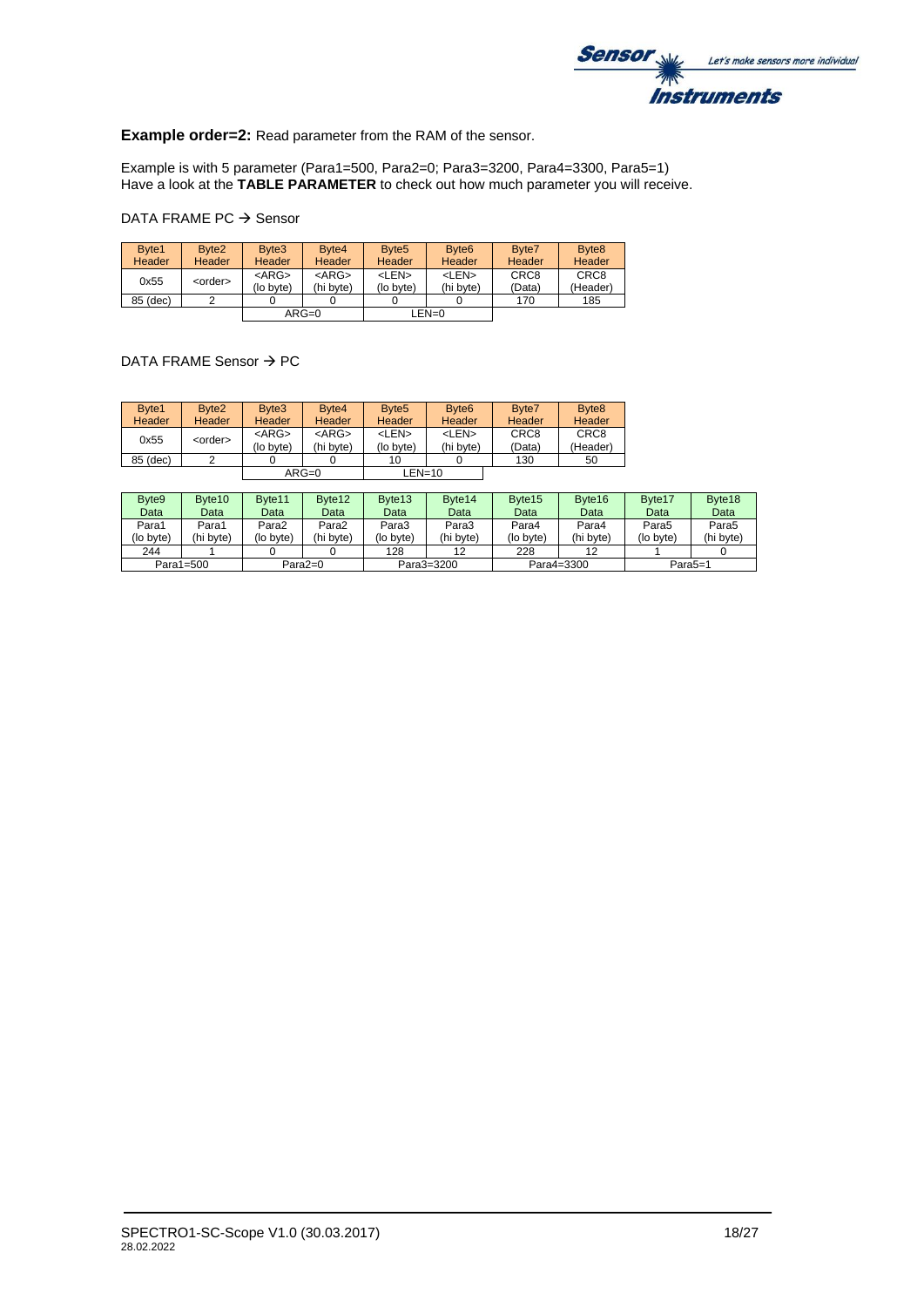

**Example order=3:** Load parameter and actual Baudrate from RAM to EEPROM of the sensor.

### DATA FRAME PC → Sensor

| Byte1<br><b>Header</b> | Byte <sub>2</sub><br><b>Header</b> | Byte3<br>Header          | Byte <sub>4</sub><br><b>Header</b> | Byte <sub>5</sub><br>Header   | Byte <sub>6</sub><br><b>Header</b> | Byte7<br>Header            | Byte <sub>8</sub><br>Header |
|------------------------|------------------------------------|--------------------------|------------------------------------|-------------------------------|------------------------------------|----------------------------|-----------------------------|
| 0x55                   | <order></order>                    | $<$ ARG $>$<br>(lo byte) | $<$ ARG $>$<br>(hi byte)           | <len><br/>(lo<br/>byte)</len> | <len><br/>(hi byte)</len>          | CRC <sub>8</sub><br>(Data) | CRC <sub>8</sub><br>(Header |
| 85 (dec)               | 3                                  |                          |                                    |                               |                                    | 170                        | 142                         |
|                        |                                    |                          | $ARG=0$                            |                               | $LEN=0$                            |                            |                             |

### DATA FRAME Sensor → PC

| Byte1<br>Header | Byte <sub>2</sub><br><b>Header</b> | Byte3<br>Header          | Byte4<br><b>Header</b>   | Byte <sub>5</sub><br><b>Header</b> | Byte <sub>6</sub><br>Header | Byte7<br><b>Header</b>     | Byte <sub>8</sub><br>Header |
|-----------------|------------------------------------|--------------------------|--------------------------|------------------------------------|-----------------------------|----------------------------|-----------------------------|
| 0x55            | <order></order>                    | $<$ ARG $>$<br>(lo byte) | $<$ ARG $>$<br>(hi byte) | <len><br/>(lo<br/>byte)</len>      | <len><br/>(hi byte)</len>   | CRC <sub>8</sub><br>(Data) | CRC <sub>8</sub><br>(Header |
| 85 (dec)        | 3                                  |                          |                          |                                    |                             | 170                        | 142                         |
|                 |                                    |                          | $ARG=0$                  |                                    | $LEN=0$                     |                            |                             |

**Example order=4:** Load parameter from EEPROM to RAM of the sensor.

# DATA FRAME PC → Sensor

| Byte1<br><b>Header</b> | Byte2<br><b>Header</b> | Byte3<br><b>Header</b>   | Byte4<br><b>Header</b>   | Byte <sub>5</sub><br><b>Header</b> | Byte <sub>6</sub><br>Header | Byte7<br>Header            | Byte <sub>8</sub><br>Header |
|------------------------|------------------------|--------------------------|--------------------------|------------------------------------|-----------------------------|----------------------------|-----------------------------|
| 0x55                   | <order></order>        | $<$ ARG $>$<br>(lo byte) | $<$ ARG $>$<br>(hi byte) | <len><br/>(lo<br/>byte)</len>      | <len><br/>(hi byte)</len>   | CRC <sub>8</sub><br>(Data) | CRC <sub>8</sub><br>(Header |
| 85 (dec)               |                        |                          |                          |                                    |                             | 170                        | 11                          |
|                        |                        |                          | $ARG=0$                  |                                    | LEN=0                       |                            |                             |

# DATA FRAME Sensor → PC

| Byte1<br><b>Header</b> | Byte <sub>2</sub><br><b>Header</b> | Byte3<br><b>Header</b>   | Byte4<br><b>Header</b>   | Byte <sub>5</sub><br><b>Header</b> | Byte <sub>6</sub><br><b>Header</b> | Byte7<br><b>Header</b>     | Byte <sub>8</sub><br>Header |
|------------------------|------------------------------------|--------------------------|--------------------------|------------------------------------|------------------------------------|----------------------------|-----------------------------|
| 0x55                   | <order></order>                    | $<$ ARG $>$<br>(lo byte) | $<$ ARG $>$<br>(hi byte) | <len><br/>(lo<br/>byte)</len>      | <len><br/>(hi byte)</len>          | CRC <sub>8</sub><br>(Data) | CRC <sub>8</sub><br>(Header |
| 85 (dec)               | 4                                  |                          |                          |                                    |                                    | 170                        | 11                          |
|                        |                                    |                          | $ARG=0$                  |                                    | $LEN=0$                            |                            |                             |

### **Example order=5:** Read CONNECTION OK from sensor.

DATA FRAME PC → Sensor

| Byte1<br>Header | Byte <sub>2</sub><br><b>Header</b> | Byte3<br>Header          | Byte4<br><b>Header</b>   | Byte <sub>5</sub><br>Header   | Byte <sub>6</sub><br>Header | Byte7<br>Header            | Byte <sub>8</sub><br>Header |
|-----------------|------------------------------------|--------------------------|--------------------------|-------------------------------|-----------------------------|----------------------------|-----------------------------|
| 0x55            | <order></order>                    | $<$ ARG $>$<br>(lo byte) | $<$ ARG $>$<br>(hi byte) | <len><br/>(lo<br/>byte)</len> | <len><br/>(hi byte)</len>   | CRC <sub>8</sub><br>(Data) | CRC <sub>8</sub><br>(Header |
| 85 (dec)        |                                    |                          |                          |                               |                             | 170                        | 60                          |
|                 |                                    |                          | $ARG=0$                  |                               | LEN=0                       |                            |                             |

DATA FRAME Sensor → PC ARG determines the serial number of the sensor

| Byte1<br>Header | Byte <sub>2</sub><br><b>Header</b> | Byte3<br>Header          | Byte <sub>4</sub><br>Header | Byte <sub>5</sub><br><b>Header</b> | Byte <sub>6</sub><br><b>Header</b> | Byte7<br>Header            | Byte <sub>8</sub><br>Header |
|-----------------|------------------------------------|--------------------------|-----------------------------|------------------------------------|------------------------------------|----------------------------|-----------------------------|
| 0x55            | <order></order>                    | $<$ ARG $>$<br>(lo byte) | $<$ ARG $>$<br>(hi byte)    | <len><br/>(lo<br/>byte)</len>      | <len><br/>(hi byte)</len>          | CRC <sub>8</sub><br>(Data) | CRC <sub>8</sub><br>(Header |
| 85 (dec)        |                                    | 170                      |                             |                                    |                                    | 170                        | 178                         |
|                 |                                    |                          | ARG=170                     |                                    | $LEN=0$                            |                            |                             |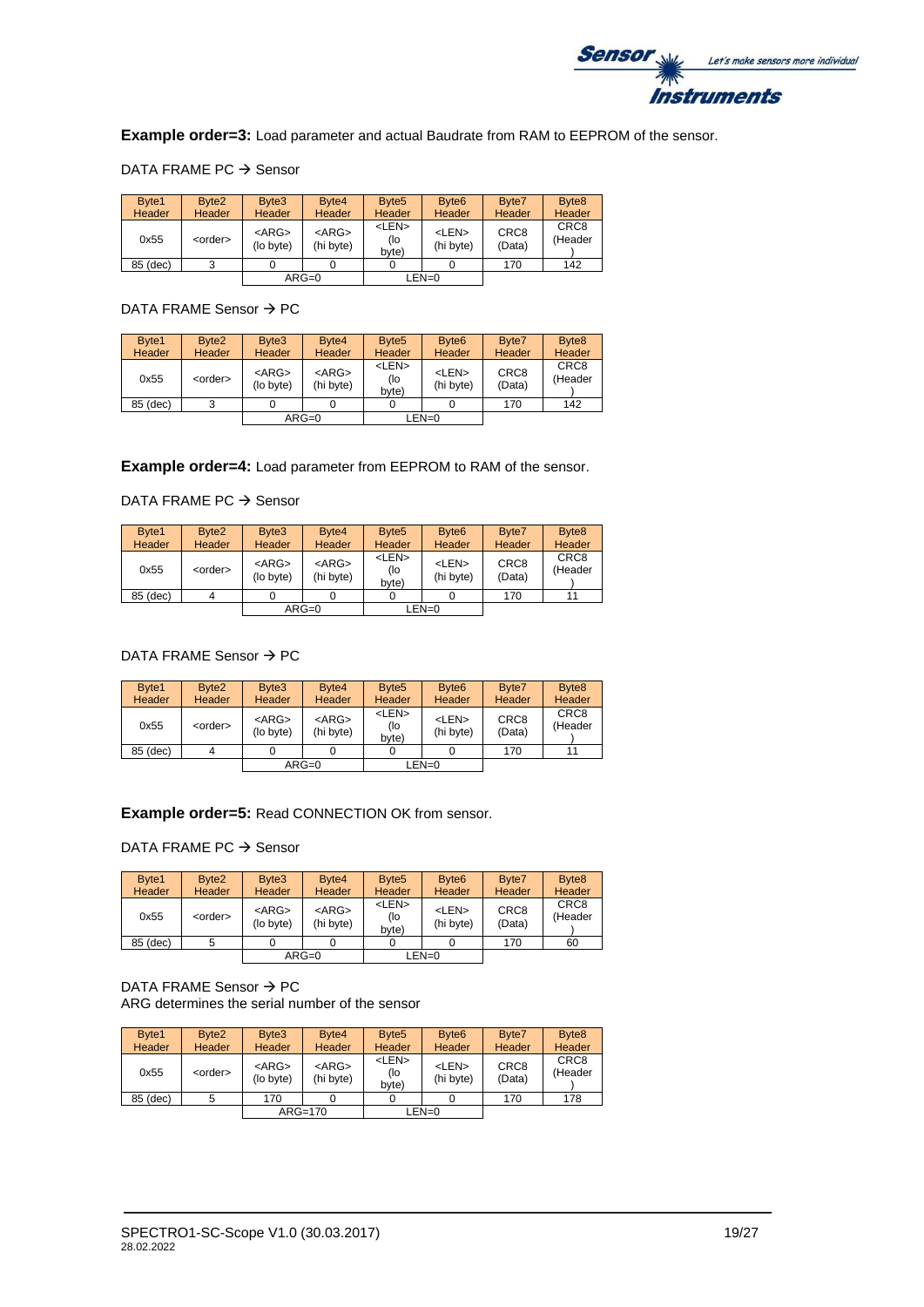

### **Example order=7: Read Firmware String from sensor**

### DATA FRAME PC → Sensor

| Byte1         | Byte <sub>2</sub> | Byte3                    | Byte <sub>4</sub>        | Byte <sub>5</sub>             | Byte <sub>6</sub>         | Byte7                      | Byte <sub>8</sub>           |
|---------------|-------------------|--------------------------|--------------------------|-------------------------------|---------------------------|----------------------------|-----------------------------|
| <b>Header</b> | <b>Header</b>     | Header                   | <b>Header</b>            | <b>Header</b>                 | Header                    | Header                     | Header                      |
| 0x55          | <order></order>   | $<$ ARG $>$<br>(lo byte) | $<$ ARG $>$<br>(hi byte) | <len><br/>(lo<br/>byte)</len> | <len><br/>(hi byte)</len> | CRC <sub>8</sub><br>(Data) | CRC <sub>8</sub><br>(Header |
| 85 (dec)      |                   |                          |                          |                               |                           | 170                        | 82                          |
|               |                   |                          | $ARG=0$                  |                               | LEN=0                     |                            |                             |

DATA FRAME Sensor  $\rightarrow$  PC ARG determines the firmware number of the sensor

| Byte1          | Byte2                      | Byte3                      | Byte4                      | Byte <sub>5</sub>             | Byte <sub>6</sub>          | Byte7                      | Byte8                      | Byte9                      | Byte10                     | Byte11                     | Byte12                     |
|----------------|----------------------------|----------------------------|----------------------------|-------------------------------|----------------------------|----------------------------|----------------------------|----------------------------|----------------------------|----------------------------|----------------------------|
| Header         | Header                     | Header                     | Header                     | Header                        | Header                     | Header                     | Header                     | Data                       | Data                       | Data                       | Data                       |
| 0x55           | <order></order>            | $<$ ARG $>$<br>(lo byte)   | $<$ ARG $>$<br>(hi byte)   | <len><br/>(lo<br/>byte)</len> | $<$ LEN $>$<br>(hi byte)   | CRC8<br>(Data)             | CRC8<br>(Header            | <b>ASCII</b>               | <b>ASCII</b>               | <b>ASCII</b>               | <b>ASCII</b>               |
| 85 (dec)       | $\overline{7}$             | $\Omega$                   | $\Omega$                   | 72                            | $\Omega$                   | 183                        | 38                         | F                          |                            | R                          | M                          |
|                |                            |                            | $ARG=0$                    |                               | $LEN=72$                   |                            |                            |                            |                            |                            |                            |
| Byte13         | Byte14                     | Byte15                     | Byte16                     | Byte17                        | Byte18                     | Byte19                     | Byte20                     | Byte21                     | Byte22                     | Byte23                     | Byte24                     |
| Data           | Data                       | Data                       | Data                       | Data                          | Data                       | Data                       | Data                       | Data                       | Data                       | Data                       | Data                       |
| <b>ASCII</b>   | <b>ASCII</b>               | <b>ASCII</b>               | <b>ASCII</b>               | <b>ASCII</b>                  | <b>ASCII</b>               | <b>ASCII</b>               | <b>ASCII</b>               | <b>ASCII</b>               | <b>ASCII</b>               | <b>ASCII</b>               | <b>ASCII</b>               |
| W              | A                          | $\mathsf{R}$               | E                          |                               | S                          | т                          | $\mathsf{R}$               |                            | N                          | G                          |                            |
|                |                            |                            |                            |                               |                            |                            |                            |                            |                            |                            |                            |
| Byte25<br>Data | Byte26<br>Data             | Byte27<br>Data             | Byte28<br>Data             | Byte29<br>Data                | Byte30<br>Data             | Byte31<br>Data             | Byte32<br>Data             | Byte33<br>Data             | Byte34<br>Data             | Byte35<br>Data             | Byte36<br>Data             |
| <b>ASCII</b>   | <b>ASCII</b>               | <b>ASCII</b>               | <b>ASCII</b>               | <b>ASCII</b>                  | <b>ASCII</b>               | <b>ASCII</b>               | <b>ASCII</b>               | <b>ASCII</b>               | <b>ASCII</b>               | <b>ASCII</b>               | <b>ASCII</b>               |
|                |                            |                            |                            |                               |                            |                            |                            |                            |                            |                            | R                          |
|                |                            |                            |                            |                               |                            |                            |                            |                            |                            |                            |                            |
| Byte37<br>Data | Byte38<br>Data             | Byte39<br>Data             | Byte40<br>Data             | Byte41<br>Data                | Byte42<br>Data             | Byte43<br>Data             | Byte44<br>Data             | Byte45<br>Data             | Byte46<br>Data             | Byte47<br>Data             | Byte48<br>Data             |
| <b>ASCII</b>   | <b>ASCII</b>               | <b>ASCII</b>               | <b>ASCII</b>               | <b>ASCII</b>                  | <b>ASCII</b>               | <b>ASCII</b>               | <b>ASCII</b>               | <b>ASCII</b>               | <b>ASCII</b>               | <b>ASCII</b>               | <b>ASCII</b>               |
| т              |                            | Κ                          | W                          | x                             | X                          |                            | х                          | X                          |                            |                            |                            |
|                |                            |                            |                            |                               |                            |                            |                            |                            |                            |                            |                            |
| Byte49<br>Data | Byte <sub>50</sub><br>Data | Byte <sub>51</sub><br>Data | Byte <sub>52</sub><br>Data | Byte <sub>53</sub><br>Data    | Byte <sub>54</sub><br>Data | Byte <sub>55</sub><br>Data | Byte <sub>56</sub><br>Data | Byte <sub>57</sub><br>Data | Byte <sub>58</sub><br>Data | Byte <sub>59</sub><br>Data | Byte <sub>60</sub><br>Data |
| <b>ASCII</b>   | <b>ASCII</b>               | <b>ASCII</b>               | <b>ASCII</b>               | <b>ASCII</b>                  | <b>ASCII</b>               | <b>ASCII</b>               | <b>ASCII</b>               | <b>ASCII</b>               | <b>ASCII</b>               | <b>ASCII</b>               | <b>ASCII</b>               |
|                |                            |                            |                            |                               |                            |                            |                            |                            |                            |                            |                            |
|                |                            |                            |                            |                               |                            |                            |                            |                            |                            |                            |                            |
| Byte61         | Byte62                     | Byte63                     | Byte <sub>64</sub>         | Byte <sub>65</sub>            | Byte66                     | Byte67                     | Byte <sub>68</sub>         | Byte <sub>69</sub>         | Byte70                     | Byte71                     | Byte72                     |
| Data           | Data                       | Data                       | Data                       | Data                          | Data                       | Data                       | Data                       | Data                       | Data                       | Data                       | Data                       |
| <b>ASCII</b>   | <b>ASCII</b>               | <b>ASCII</b>               | <b>ASCII</b>               | <b>ASCII</b>                  | <b>ASCII</b>               | <b>ASCII</b>               | <b>ASCII</b>               | <b>ASCII</b>               | <b>ASCII</b>               | <b>ASCII</b>               | <b>ASCII</b>               |
|                |                            |                            |                            |                               |                            |                            |                            |                            |                            |                            |                            |
|                |                            |                            |                            |                               |                            |                            |                            |                            |                            |                            |                            |

| Byte73<br>Data | Byte74<br>Data | Byte75<br>Data | Byte76<br>Data | Byte77<br>Data | Byte78<br>Data | Byte79<br>Data | Byte80<br>Data | Byte81<br>Data | Byte <sub>82</sub><br>Data |
|----------------|----------------|----------------|----------------|----------------|----------------|----------------|----------------|----------------|----------------------------|
| ASCII          | ASCII          | ASCII          | ASCII          | ASCII          | ASCII          | ASCII          | ASCII          | ASCII          | ASCII                      |
|                |                |                |                |                |                |                |                |                |                            |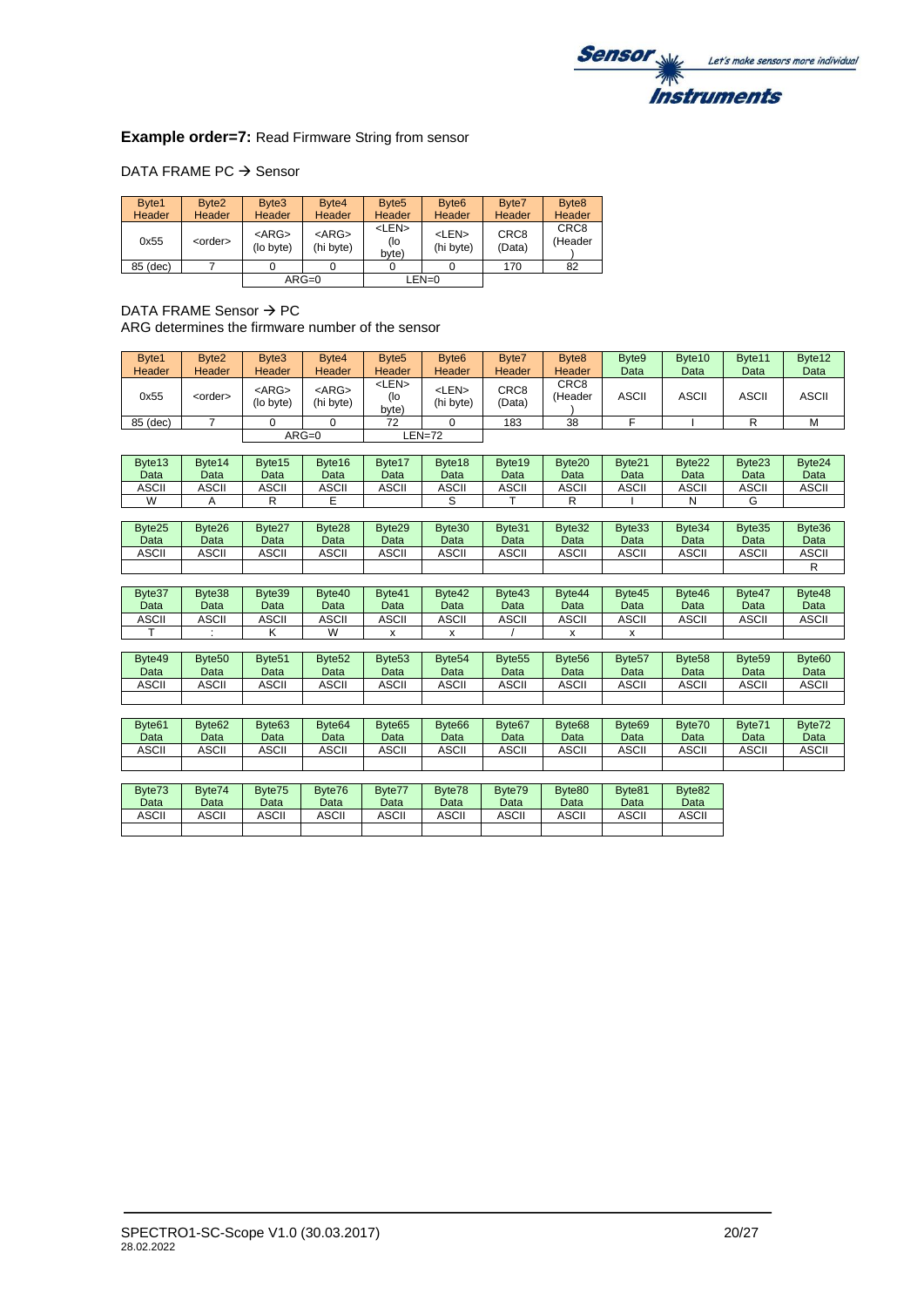

**Example order=8:** Read data values from sensor.

Example is with 5 data values (DataVal1=2000, DataVal2=4; DataVal3=3000, DataVal4=3500, DataVal5=18) Have a look at the **TABLE DATA VALUE** to check out how much data values you will receive.

#### DATA FRAME PC → Sensor

| Byte1<br>Header | Byte <sub>2</sub><br>Header | Byte3<br>Header          | Byte4<br>Header          | Byte <sub>5</sub><br><b>Header</b> | Byte <sub>6</sub><br>Header | Byte7<br>Header            | Byte <sub>8</sub><br>Header  |
|-----------------|-----------------------------|--------------------------|--------------------------|------------------------------------|-----------------------------|----------------------------|------------------------------|
| 0x55            | <order></order>             | $<$ ARG $>$<br>(lo byte) | $<$ ARG $>$<br>(hi bvte) | <len><br/>(lo byte)</len>          | <len><br/>(hi byte)</len>   | CRC <sub>8</sub><br>(Data) | CRC <sub>8</sub><br>(Header) |
| 85 (dec)        |                             |                          |                          |                                    |                             | 170                        | 118                          |
|                 |                             |                          | $ARG=0$                  |                                    | LEN=0                       |                            |                              |

#### DATA FRAME Sensor → PC

| Byte1<br><b>Header</b> | Byte <sub>2</sub><br>Header | Byte3<br>Header          | Byte <sub>4</sub><br><b>Header</b> | Byte <sub>5</sub><br><b>Header</b> | Byte <sub>6</sub><br>Header | Byte7<br>Header            | Byte <sub>8</sub><br><b>Header</b> |
|------------------------|-----------------------------|--------------------------|------------------------------------|------------------------------------|-----------------------------|----------------------------|------------------------------------|
| 0x55                   | <order></order>             | $<$ ARG $>$<br>(lo byte) | $<$ ARG $>$<br>(hi byte)           | <len><br/>(lo byte)</len>          | <len><br/>(hi byte)</len>   | CRC <sub>8</sub><br>(Data) | CRC8<br>(Header)                   |
| 85 (dec)               |                             |                          |                                    | 10                                 |                             | 28                         | 243                                |
|                        |                             |                          | $ARG=0$                            |                                    | LEN=10                      |                            |                                    |

| Byte <sub>9</sub> | Byte <sub>10</sub> | Byte <sub>11</sub> | Byte12         | Byte <sub>13</sub> | Byte <sub>14</sub> | Byte <sub>15</sub> | Byte16    | Byte17    | Byte18          |
|-------------------|--------------------|--------------------|----------------|--------------------|--------------------|--------------------|-----------|-----------|-----------------|
| Data              | Data               | Data               | Data           | Data               | Data               | Data               | Data      | Data      | Data            |
| DataVal1          | DataVal1           | DataVal2           | DataVal2       | DataVal3           | DataVal3           | DataVal4           | DataVal4  | DataVal5  | DataVal5        |
| (lo byte)         | (hi byte)          | (lo bvte)          | (hi byte)      | (lo byte)          | (hi byte)          | (lo byte)          | (hi bvte) | (lo byte) | (hi byte)       |
| 208               |                    |                    |                | 184                |                    | 172                | 13        | 18        |                 |
| DatVal1 = $2000$  |                    |                    | DatVal $2 = 4$ |                    | DatVal $3 = 3000$  | DatVal $4 = 3500$  |           |           | DatVal $5 = 18$ |

**Example order=190:** Write new baud rate to the sensor.

DATA FRAME PC → Sensor

| Byte1<br>Header | Byte2<br><b>Header</b> | Byte3<br>Header          | Byte <sub>4</sub><br><b>Header</b> | Byte <sub>5</sub><br>Header   | Byte <sub>6</sub><br><b>Header</b> | Byte7<br>Header            | Byte <sub>8</sub><br>Header |
|-----------------|------------------------|--------------------------|------------------------------------|-------------------------------|------------------------------------|----------------------------|-----------------------------|
| 0x55            | <order></order>        | $<$ ARG $>$<br>(lo byte) | $<$ ARG $>$<br>(hi byte)           | <len><br/>(lo<br/>byte)</len> | <len><br/>(hi byte)</len>          | CRC <sub>8</sub><br>(Data) | CRC <sub>8</sub><br>(Header |
| 85 (dec)        | 190                    |                          |                                    |                               |                                    | 170                        | 14                          |
|                 |                        |                          | $ARG=1$                            |                               | $LEN=0$                            |                            |                             |

New baud rate is determined by argument.  $ARG=0$ : baud rate = 9600  $ARG=1$ : baud rate = 19200  $ARG=2$ : baud rate = 38400 ARG=3: baud rate =  $57600$ ARG=4: baud rate = 115200

DATA FRAME Sensor → PC

| Byte1<br><b>Header</b> | Byte <sub>2</sub><br><b>Header</b> | Byte3<br><b>Header</b>   | Byte4<br>Header          | Byte <sub>5</sub><br><b>Header</b> | Byte <sub>6</sub><br><b>Header</b> | Byte7<br>Header            | Byte <sub>8</sub><br>Header |
|------------------------|------------------------------------|--------------------------|--------------------------|------------------------------------|------------------------------------|----------------------------|-----------------------------|
| 0x55                   | <order></order>                    | $<$ ARG $>$<br>(lo byte) | $<$ ARG $>$<br>(hi byte) | <len><br/>(lo<br/>byte)</len>      | <len><br/>(hi byte)</len>          | CRC <sub>8</sub><br>(Data) | CRC <sub>8</sub><br>(Header |
| 85 (dec)               | 190                                |                          |                          |                                    |                                    | 170                        | 195                         |
|                        |                                    |                          | $ARG=0$                  |                                    | LEN=0                              |                            |                             |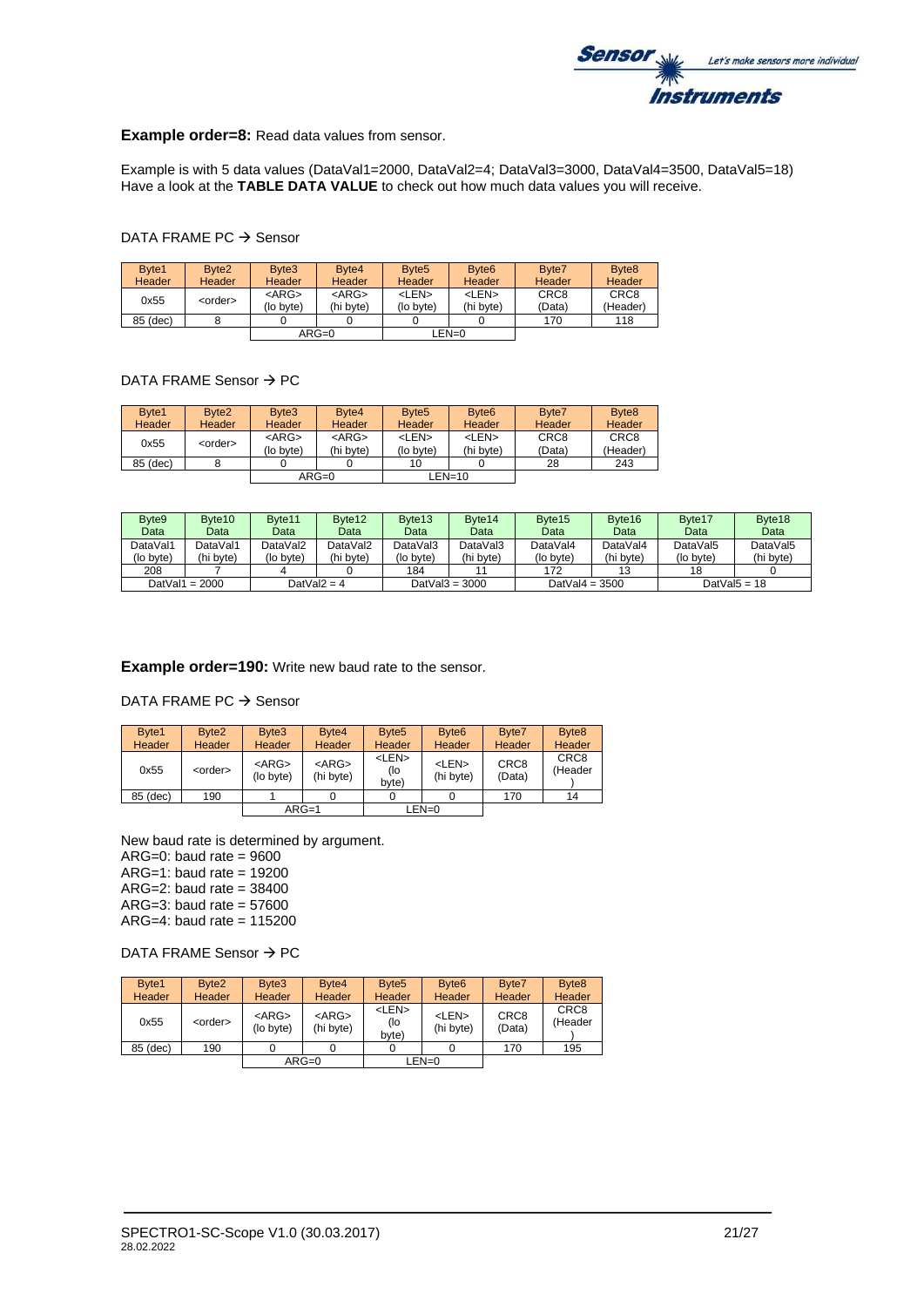

# **A. Firmware update via software Firmware Loader**

# **A.1 Manual software Firmware Loader V1.1**

This manual describes the installation of the Firmware Loader PC software and as a support for starting up the Firmware Loader software explains the individual functional elements of the graphic Windows® user interface.

The software allows the user to perform an automatic firmware update. The update will be carried out through the RS232 interface.

An initialisation file (xxx.ini) and a firmware file (xxx.elf.S) are required for performing a firmware update. These files can be obtained from your supplier. In some cases an additional firmware file for the program memory (xxx.elf.p.S) is also needed, and this file will be automatically provided together with the other two files.

**Important!** For a firmware update the two or three files must always be located in the same folder.

A plausibility check is performed after the initialisation file has been loaded with the Firmware Loader. If the initialisation file was changed or damaged, it will not be possible to perform a firmware update.

When the plausibility check is successfully completed, the instructions contained in the initialisation file will be carried out step by step.

The complete memory contents of the micro-controller in the sensor will be deleted in a firmware update. This means that both the program in the program memory and the data in the data memory will be lost.

The new firmware automatically writes the correct data to the program memory again.

However, the parameter settings, temperature curves, linearization curves, etc. that are stored in the data memory (EEPROM) will be deleted.

**With the Firmware Loader V1.1 the data will be saved in the EEPROM, and can be written back again after successful firmware update.**

**For this purpose the software creates an EEPROM backup file.**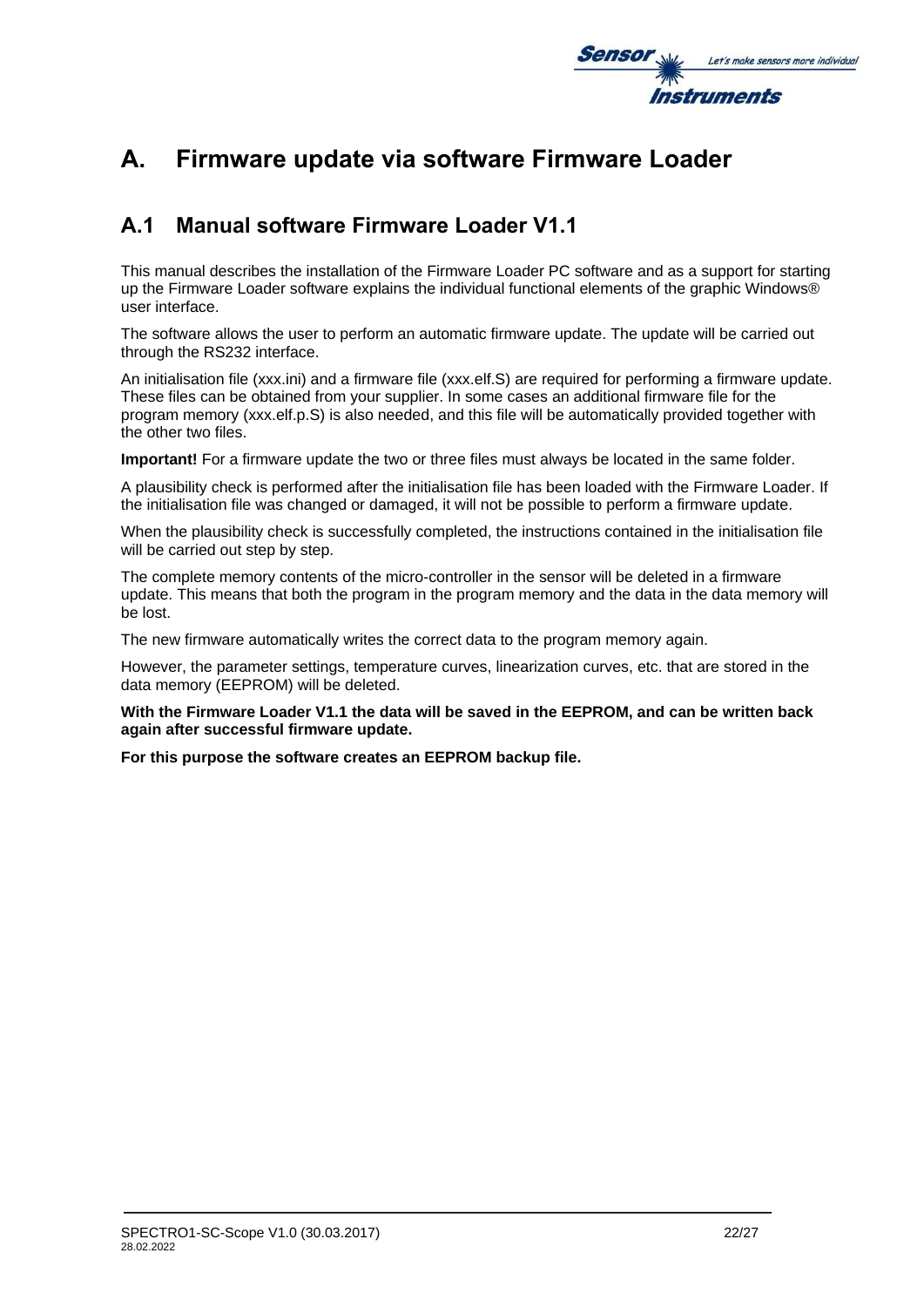

# **A.2 Installation of the software Firmware Loader V1.1**

Hardware requirements for successful installation of the Firmware Loader software:

- IBM PC AT or compatible
- VGA graphics
- Microsoft® Windows® XP, VISTA, 7
- Serial RS232 interface at the PC
- Microsoft® compatible mouse
- Cable cab-las4/PC (cab-las5/PC) for the RS232 interface or cab-4/USB (cab-5/USB) for USB slot
- CD-ROM drive

The software can only be installed under Windows. Windows must therefore be started first, if it is not yet running.

Please install the software as described below:

| $\mathbf{1}$ . | The software can be installed directly from the installation CD-ROM. To install the software, start<br>the SETUP program in the INSTALL folder of the CD-ROM.                                                                                                                                    |
|----------------|--------------------------------------------------------------------------------------------------------------------------------------------------------------------------------------------------------------------------------------------------------------------------------------------------|
| 2.             | The installation program displays a dialog and suggests to install the software in the<br>C:\"FILENAME" directory on the hard disk. You may accept this suggestion with OK or [ENTER],<br>or you may change the path as desired. Installation is then performed automatically.                   |
| $\mathbf{3}$   | During the installation process a new program group for the software is created in the Windows<br>Program Manager. In the program group an icon for starting the software is created automatically.<br>When installation is successfully completed the installation program displays "Setup OK". |
| 4.             | After successful installation the software can be started with a left mouse button double-click on<br>the icon.                                                                                                                                                                                  |

Windows® is a trademark of the Microsoft Corp.

VGA™ is a trademark of the International Business Machines Corp.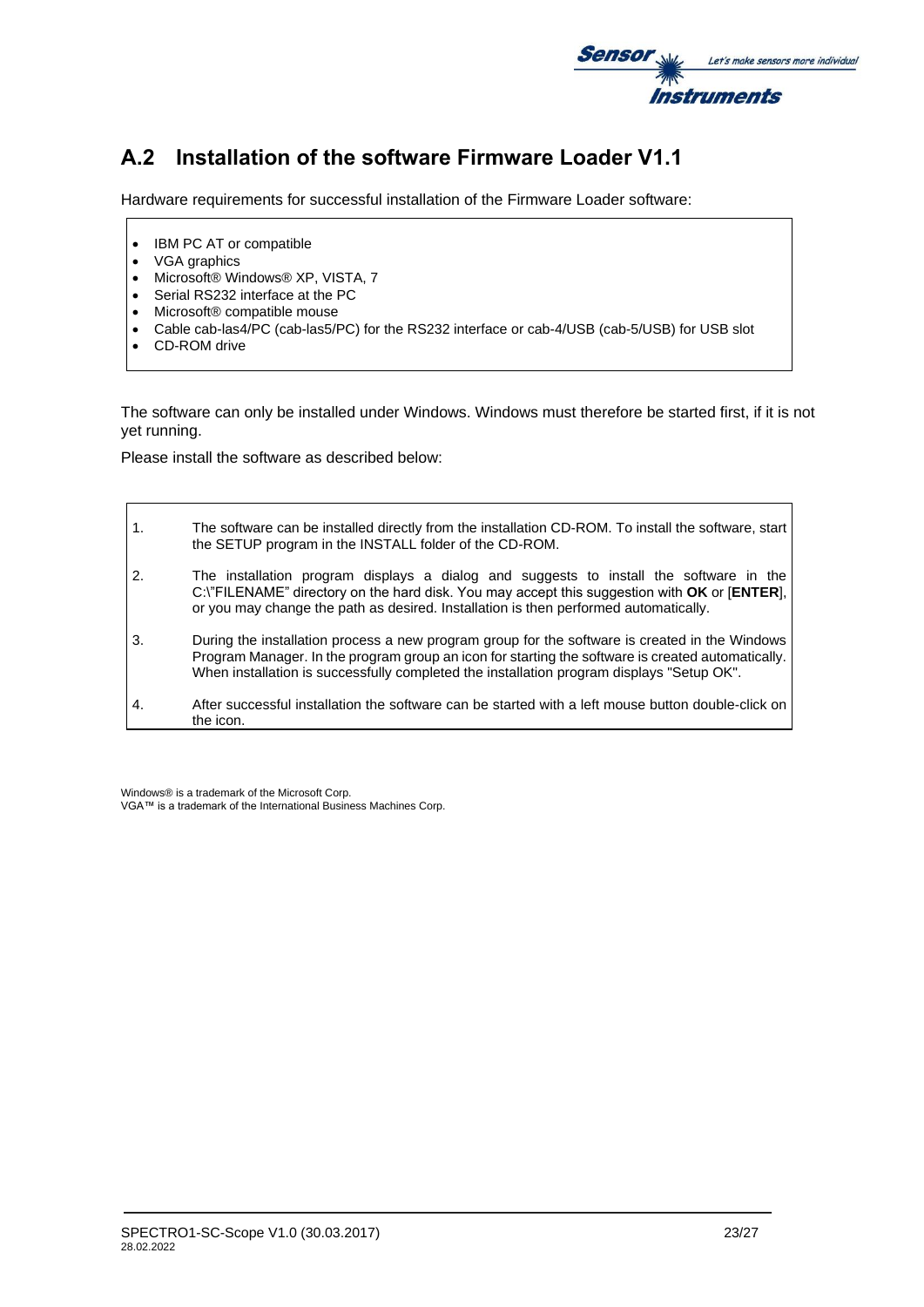

### **Please read this chapter before you start!**

**In this example a software update is performed from SPECTRO3 V4.0 to SPECTRO3 V4.1.**

### **Step 1:**

When the Firmware Loader software is started, this window opens on the Windows® user interface.

Immediately after starting, the software attempts to establish a connection to the connected sensor. If the sensor should not be connected at **COM PORT 1,** please select the corresponding **COM PORT.**

Please make sure that the correct **BAUDRATE** is selected.

Now try to establish a connection by clicking on **TRY TO CONNECT**. When the connection has been established, the sensor sends back information about the current firmware.

| <b>FIRMWARE LOADER V1.1</b>                                                |                                                            |  |  |
|----------------------------------------------------------------------------|------------------------------------------------------------|--|--|
| <b>ESTABLISH CONNECTION</b>                                                |                                                            |  |  |
| SELECT COMPORT [1256]<br><b>BAUDRATE</b>                                   | <b>TRY TO CONNECT</b><br>115200                            |  |  |
| <b>FIRMWARE UPDATE</b>                                                     |                                                            |  |  |
| <b>READ FIRMWARE FROM DISK</b>                                             | <b>CLEAR WINDOW</b>                                        |  |  |
| <b>ARM FIRMWARE LOADER</b>                                                 | <b>DISARM FIRMWARE LOADER</b>                              |  |  |
| IT IS STRONGLY RECOMMENDED TO UPDATE THE FIRMWARE ACCORDING TO THE MANUAL! |                                                            |  |  |
| SPECTRO3 V4.0<br>RT May 09 2012                                            |                                                            |  |  |
|                                                                            |                                                            |  |  |
|                                                                            |                                                            |  |  |
|                                                                            |                                                            |  |  |
|                                                                            |                                                            |  |  |
|                                                                            |                                                            |  |  |
|                                                                            |                                                            |  |  |
|                                                                            |                                                            |  |  |
|                                                                            |                                                            |  |  |
|                                                                            |                                                            |  |  |
|                                                                            |                                                            |  |  |
|                                                                            |                                                            |  |  |
| <b>CREATE EEPROM BACKUP</b>                                                |                                                            |  |  |
| READ EEPROM DATA FROM SENSOR                                               | SAVE EEPROM DATA TO SENSOR                                 |  |  |
|                                                                            | EEPROM TRANSFER FILE d:\BackupFiles\EEPROM_Backup 1131.dat |  |  |

### **Step 2:**

Press the **READ FIRMWARE FROM DISK** button and load the **xxx.ini** file.

The uploaded initialization file will be displayed in the status window.

As described above, a plausibility check of the initialisation file will be performed first.

If the file is OK, the following message will be displayed:

File read OK! Press **ARM FIRMWARE LOADER** to start the firmware update.

Please read the comments that are shown in the display window. These comments allow you to make sure that you have loaded the correct initialisation file.

| $ \Box$ $\times$<br><b>FIRMWARE LOADER V1.1</b>                                                                                                                                                                                                                                                      |                                   |  |  |  |
|------------------------------------------------------------------------------------------------------------------------------------------------------------------------------------------------------------------------------------------------------------------------------------------------------|-----------------------------------|--|--|--|
| <b>ESTABLISH CONNECTION</b>                                                                                                                                                                                                                                                                          |                                   |  |  |  |
| SELECT COMPORT [1256]<br><b>BAUDRATE</b>                                                                                                                                                                                                                                                             | <b>TRY TO CONNECT</b><br>115200   |  |  |  |
| <b>FIRMWARE UPDATE</b>                                                                                                                                                                                                                                                                               |                                   |  |  |  |
| <b>READ FIRMWARE FROM DISK</b>                                                                                                                                                                                                                                                                       | <b>CLEAR WINDOW</b>               |  |  |  |
| <b>ARM FIRMWARE LOADER</b>                                                                                                                                                                                                                                                                           | <b>DISARM FIRMWARE LOADER</b>     |  |  |  |
| IT IS STRONGLY RECOMMENDED TO UPDATE THE FIRMWARE ACCORDING TO THE MANUAL! A                                                                                                                                                                                                                         |                                   |  |  |  |
| SPECTRO3 V4.0<br>RT May 09 2012                                                                                                                                                                                                                                                                      |                                   |  |  |  |
| FILE LOADED:<br>d:\Work Released S Record Files\Work Released Firmware Initial Files\Spectro3\Firmware Files S<br>pectro3V4x To Spectro3V41\Firmware Update IniFile Spectro3V4x To Spectro3V41.ini<br>Initial file for firmware update from version:<br>Spectro3 V4x<br>to version:<br>Spectro3 V4.1 |                                   |  |  |  |
| <b>FILE READ OK!</b><br>PRESS ARM FIRMWARE LOADER TO START FIRMWARE UPDATE.                                                                                                                                                                                                                          |                                   |  |  |  |
|                                                                                                                                                                                                                                                                                                      |                                   |  |  |  |
| <b>CREATE EEPROM BACKUP</b>                                                                                                                                                                                                                                                                          |                                   |  |  |  |
| <b>READ EEPROM DATA FROM SENSOR</b>                                                                                                                                                                                                                                                                  | <b>SAVE EEPROM DATA TO SENSOR</b> |  |  |  |
| EEPROM TRANSFER FILE d:\BackupFiles\EEPROM_Backup 1131.dat                                                                                                                                                                                                                                           |                                   |  |  |  |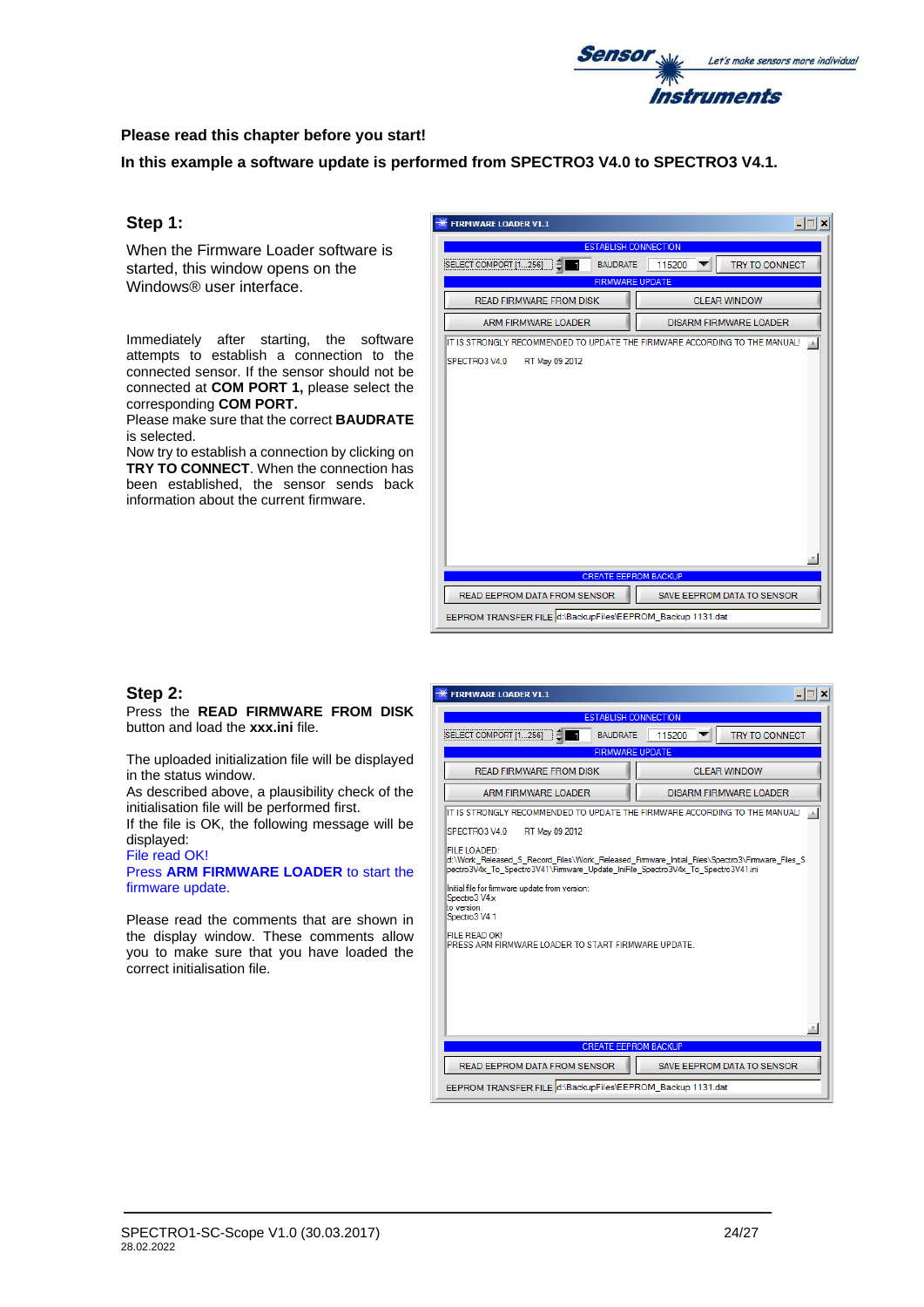

# **Step 3:**

Now click on the **ARM FIRMWARE LOADER**  button. The program now attempts to send a software command that interrupts the normal program run and jumps to the start address of the boot sector.

If this is successful, the sensor displays a prompt for loading the S-Record file to the sensor.

When you press the **ARM FIRMWARE LOADER** button the firmware update will be performed automatically.

In the course of the update process you will only be prompted to enter a name for the EEPROM backup file. If the firmware update should run perfectly until the EEPRM data are read out, but should then go wrong for any reason whatsoever, the EEPROM backup file can always be written back with **SAVE EEPROM DATA TO SENSOR**.

The file name for your **EEPROM backup file** should be chosen such that the names for several sensors cannot be mixed up. Using a file name that contains the sensor serial number might be advisable. Saving this file for future updates also might be a good idea.

After a successful update the sensor displays the status line of the new firmware.

The complete update process may take up to 1 minute.

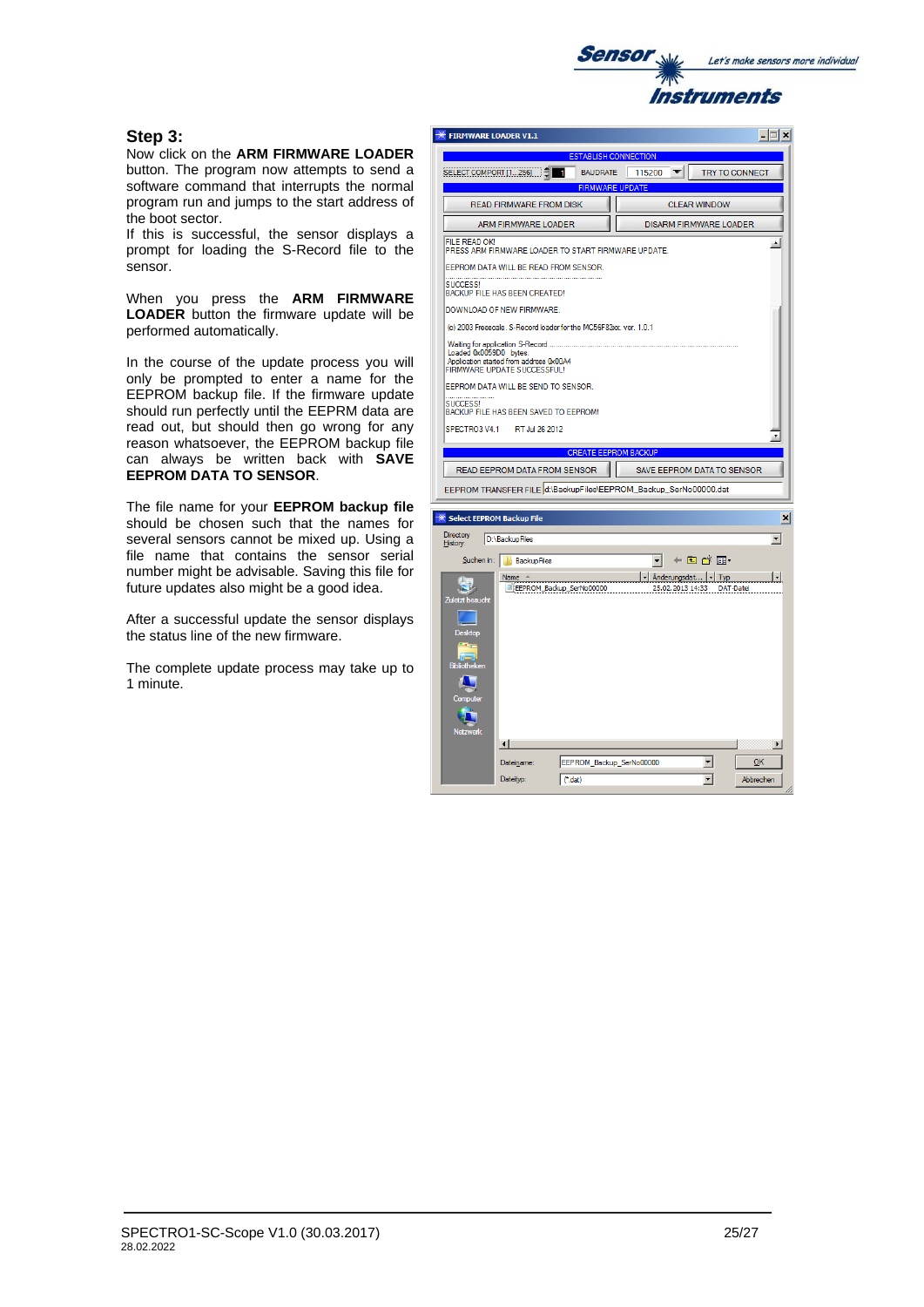

If, contrary to expectations, there should be any trouble with the update of the program memory, it will still be possible to perform an update, even though it may look like the sensor was "killed".

Please make sure that you have selected the correct **COM PORT** and the correct **BAUDRATE**.

You will not get any connection when you click on **TRY TO CONNECT**.

Load the corresponding **xxx.ini** file from the hard disk.

Then click on the **ARM FIRMWARE LOADER** button.

The program will try to send the software command for the update. This will not work, however, and you will get a **CONNECTION FAILURE** message.

However, the Firmware Loader software now is "armed" for 30 seconds.

If you perform a hardware reset within these 30 seconds, the firmware update will be performed.

After a successful update the sensor displays the status line of the new firmware.

The complete update process may take up to 1 minute.

INFO! In case that the sensor was "killed", the sensor will work with a BAUDRATE of 115200.

You may at any time create an EEPROM backup file for archiving it on your hard disk. To do this, click on **READ EEPROM DATA** 

**FROM SENSOR.** You will be prompted to chose an initialization file in case that there has not yet been loaded any. Afterwards you will be asked to enter a file name. The selected name will be shown in the **EEPROM TRANSFER FILE** display.

The file name for your **EEPROM backup file** should be chosen such that the names for several sensors cannot be mixed up. Using a file name that contains the sensor serial number might be advisable.

The Firmware Loader then reads all the EEPROM data from the data memory and saves these data in the selected file. Upon successful completion the following message will be displayed:

**Success!**

**Backup File has been created!**

If something should go wrong in a firmware update, any you have created the **backup file**, the saved **EEPROM backup file** can at any time be uploaded to the sensor again with **SAVE EEPROM DATA TO SENSOR.**

| <b>FIRMWARE LOADER V1.1</b>                                                       | $\Box$ $\Box$ $\times$          |  |  |  |
|-----------------------------------------------------------------------------------|---------------------------------|--|--|--|
| <b>ESTABLISH CONNECTION</b>                                                       |                                 |  |  |  |
| <b>BAUDRATE</b><br>SELECT COMPORT [1256]<br>п                                     | <b>TRY TO CONNECT</b><br>115200 |  |  |  |
| <b>FIRMWARE UPDATE</b>                                                            |                                 |  |  |  |
| <b>READ FIRMWARE FROM DISK</b>                                                    | <b>CLEAR WINDOW</b>             |  |  |  |
| ARM FIRMWARE LOADER                                                               | <b>DISARM FIRMWARE LOADER</b>   |  |  |  |
| IT IS STRONGLY RECOMMENDED TO UPDATE THE FIRMWARE ACCORDING TO THE MANUAL!<br>1AL |                                 |  |  |  |
| SPECTRO3 V4.1<br>RT Jul 26 2012                                                   |                                 |  |  |  |
| EEPROM DATA WILL BE READ FROM SENSOR.                                             |                                 |  |  |  |
| <b>SUCCESS!</b><br>BACKUP FILE HAS BEEN CREATED!                                  |                                 |  |  |  |
| <b>CREATE EEPROM BACKUP</b>                                                       | ×                               |  |  |  |
| READ EEPROM DATA FROM SENSOR                                                      | SAVE EEPROM DATA TO SENSOR      |  |  |  |
| EEPROM TRANSFER FILE d:\BackupFiles\EEPROM_Backup_SerNo00000.dat                  |                                 |  |  |  |

| <b>FIRMWARE LOADER V1.1</b>                                                                                                                                                                                                                                                                                                                                                                                                                                                                                   |                                 |  |  |  |  |
|---------------------------------------------------------------------------------------------------------------------------------------------------------------------------------------------------------------------------------------------------------------------------------------------------------------------------------------------------------------------------------------------------------------------------------------------------------------------------------------------------------------|---------------------------------|--|--|--|--|
| <b>ESTABLISH CONNECTION</b>                                                                                                                                                                                                                                                                                                                                                                                                                                                                                   |                                 |  |  |  |  |
| SELECT COMPORT [1256]<br><b>BAUDRATE</b>                                                                                                                                                                                                                                                                                                                                                                                                                                                                      | <b>TRY TO CONNECT</b><br>115200 |  |  |  |  |
| <b>FIRMWARE UPDATE</b>                                                                                                                                                                                                                                                                                                                                                                                                                                                                                        |                                 |  |  |  |  |
| READ FIRMWARE FROM DISK                                                                                                                                                                                                                                                                                                                                                                                                                                                                                       | CLEAR WINDOW                    |  |  |  |  |
| ARM FIRMWARE LOADER                                                                                                                                                                                                                                                                                                                                                                                                                                                                                           | <b>DISARM FIRMWARE LOADER</b>   |  |  |  |  |
| FILE READ OK!<br>PRESS ARM FIRMWARE LOADER TO START FIRMWARE UPDATE.<br>DOWNLOAD OF NEW FIRMWARE TIMEOUT!<br>NO HEADER DATA RECEIVED!<br><b>COMMUNICATION ERROR!</b><br>CHECK POWER SUPPLY AND COM SETTINGS.<br>TRY TO CONNECT AGAIN!<br><b>CONNECTION FAILURE</b><br>WAITING FOR HARDWARE RESET<br>(c) 2003 Freescale, S-Record loader for the MC56F83xx, ver. 1.0.1<br>Waiting for application S-Record<br>Loaded 0x0059D0 bytes.<br>Application started from address 0x00A4<br>FIRMWARE UPDATE SUCCESSEUL! |                                 |  |  |  |  |
| SPECTRO3 V4 1<br>RT Jul 26 2012                                                                                                                                                                                                                                                                                                                                                                                                                                                                               |                                 |  |  |  |  |
| <b>CREATE EEPROM BACKUP</b>                                                                                                                                                                                                                                                                                                                                                                                                                                                                                   |                                 |  |  |  |  |
| READ EEPROM DATA FROM SENSOR<br>SAVE EEPROM DATA TO SENSOR                                                                                                                                                                                                                                                                                                                                                                                                                                                    |                                 |  |  |  |  |
| EEPROM TRANSFER FILE d:\BackupFiles\EEPROM Backup SerNo00000.dat                                                                                                                                                                                                                                                                                                                                                                                                                                              |                                 |  |  |  |  |